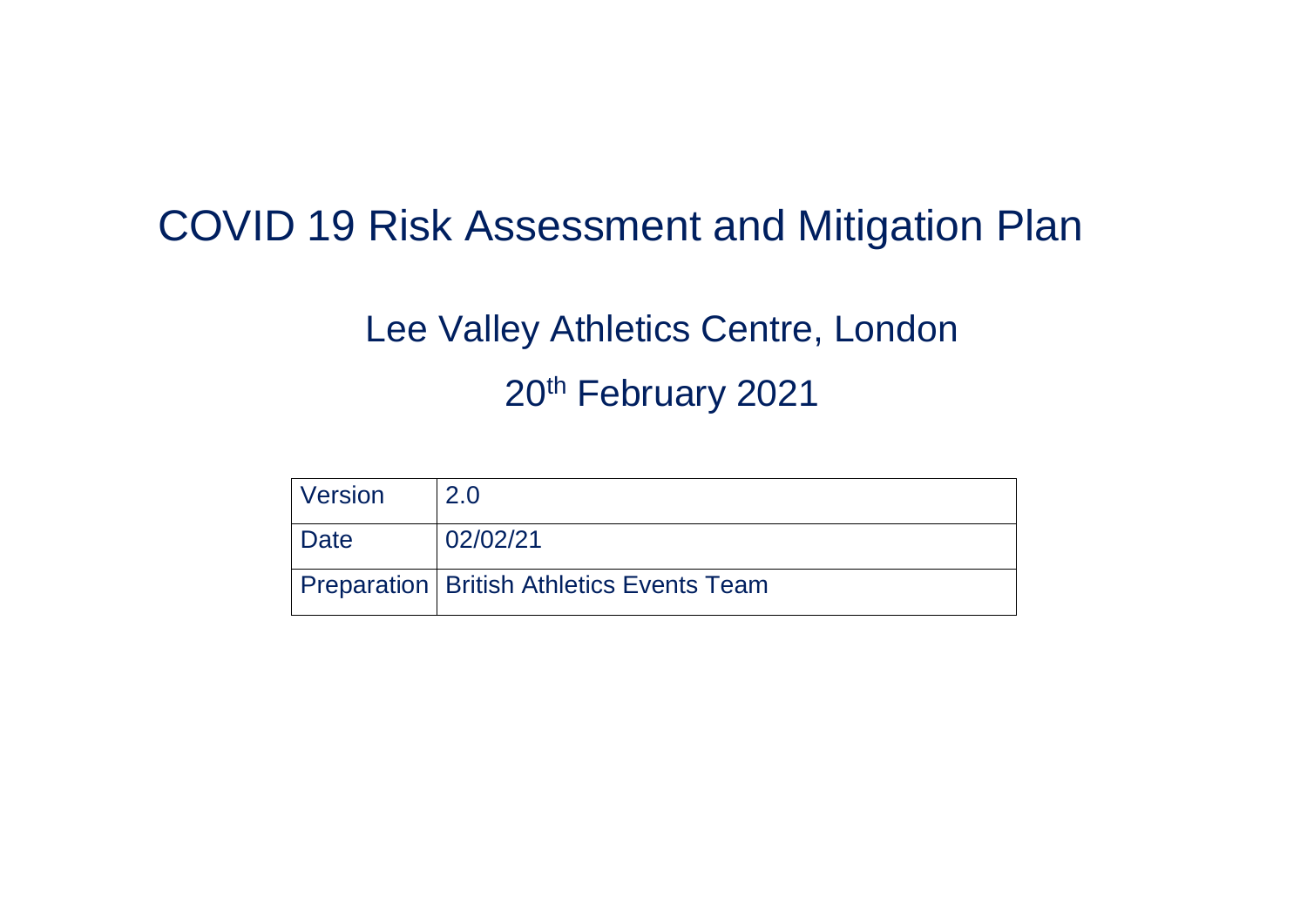# **CONTENTS**

| Section | Content                                                              | Page |
|---------|----------------------------------------------------------------------|------|
|         | The purpose of this document                                         | 3    |
| 2       | The Hazard                                                           | 4    |
| 3       | Mitigation                                                           | 6    |
| 4       | British Athletics Events Team & Lee Valley<br><b>Athletics Staff</b> | 8    |
| 5       | <b>Technical Officials</b>                                           | 10   |
| 6       | Volunteers                                                           | 14   |
| 7       | <b>Competing Elite Athletes</b>                                      | 16   |
| 8       | <b>Elite Coaches</b>                                                 | 22   |
| 9       | <b>Athlete Medical</b>                                               | 24   |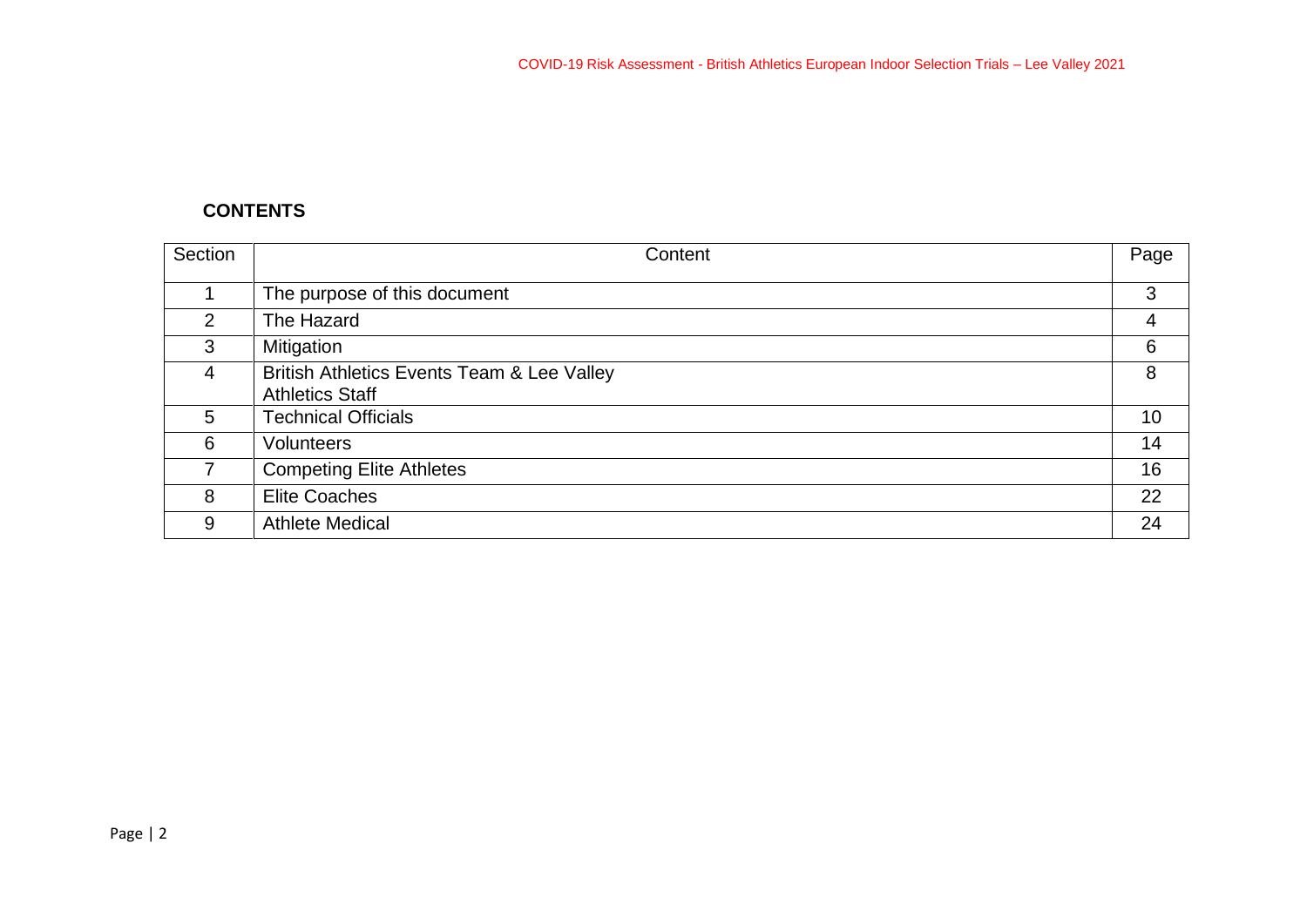#### **1. The Purpose of this document**

This document is provided by British Athletics to assess the risk of infection by COVID-19 to parties involved in the British Athletics European Indoor Selection Trials at Lee Valley Athletics Centre on Saturday 20<sup>th</sup> February 2021.

Though the exact detail relating to infection rates, virus variants and vaccination impact are still emerging at the time of writing, this document reflects current best practice in the context of an Elite domestic athletics event.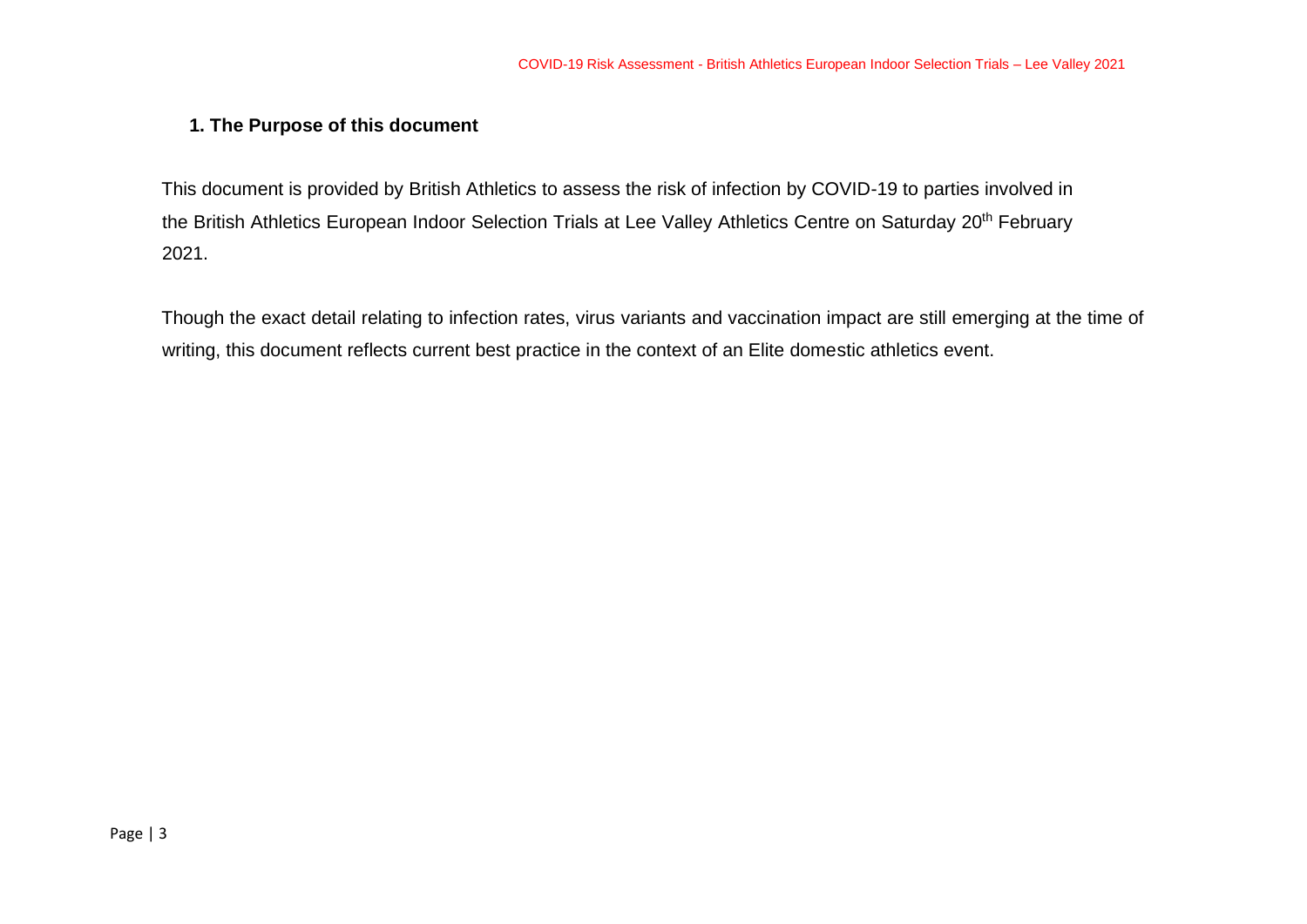#### **2. The Hazard**

#### **What is Covid-19?**

Coronavirus disease (COVID-19) is an infectious disease caused by a newly discovered coronavirus. Most people infected with the COVID-19 virus will experience mild to moderate respiratory illness and recover without requiring special treatment. Older people, and those with underlying medical problems like cardiovascular disease, diabetes, chronic respiratory disease, and cancer are more likely to develop serious illness.

Whilst vaccines are being distributed across the UK these are likely to have a significant impact on the event. Meanwhile, the WHO states that around the world scientists continue to work to find and develop treatments for COVID-19.

#### **Recognised symptoms**

COVID-19 affects different people in different ways. Most infected people will develop mild to moderate illness and recover without hospitalization. Most common symptoms:

- fever.
- dry cough.
- tiredness.

Less common symptoms:

- aches and pains.
- sore throat.
- diarrhoea.
- conjunctivitis.
- headache.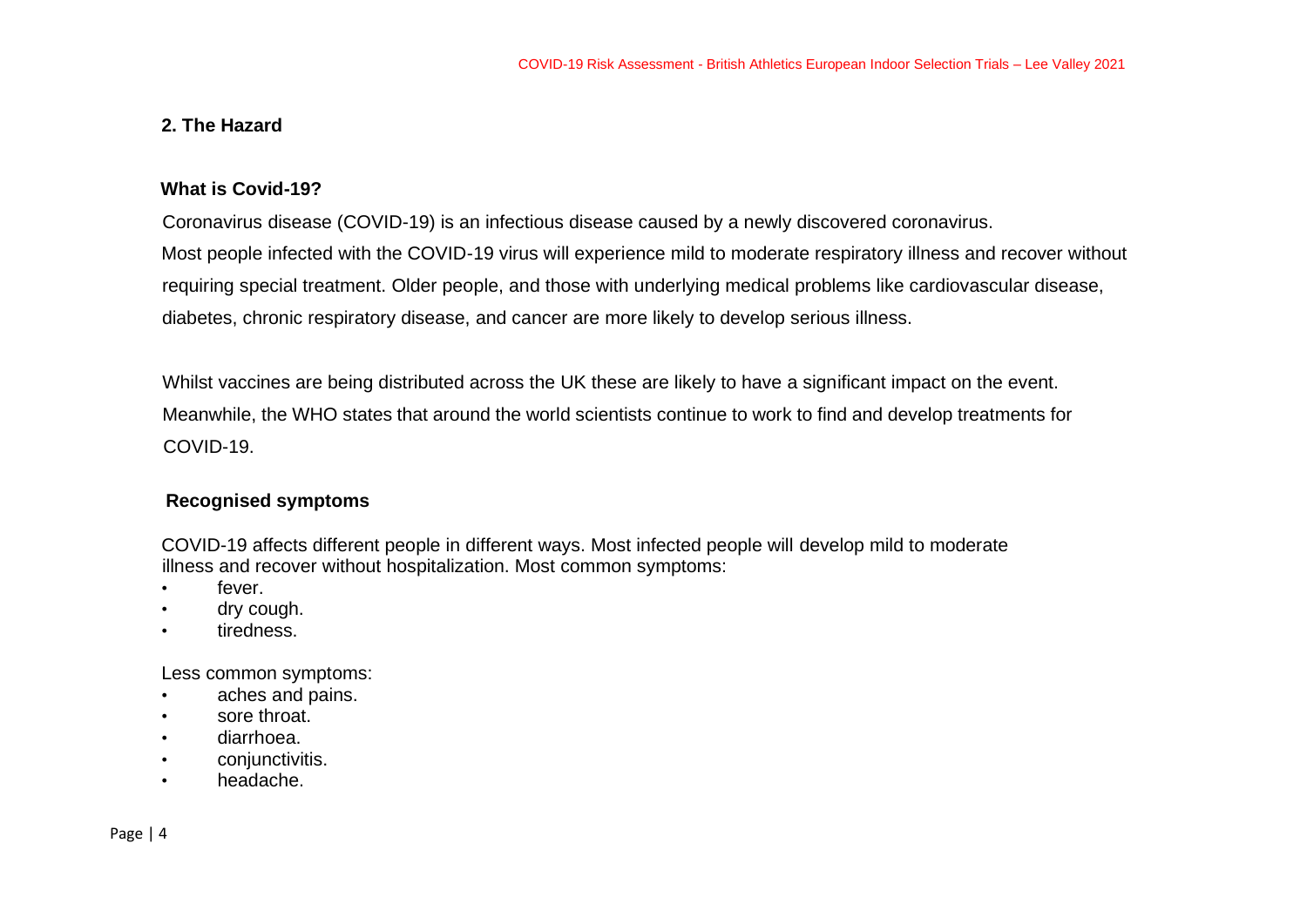- loss of taste or smell.
- a rash on skin, or discolouration of fingers or toes.

Serious symptoms:

- difficulty breathing or shortness of breath.
- chest pain or pressure.
- loss of speech or movement.

Seek immediate medical attention if you have serious symptoms. Always call before visiting your doctor or health facility.

*(Extract from World Health Organisation Guidance. As at: 6th July 2020)* 

#### **Suspected Means of Transmission**

The COVID-19 virus spreads primarily through droplets of saliva or discharge from the nose when an infected person coughs or sneezes, so it is important that you also practice respiratory etiquette (for example, by coughing into a flexed elbow).

*(Extract from World Health Organisation Guidance. As at: 6th July 2020)* 

# **General Principles of Managing Risk from Covid-19**

The best way to prevent and slow down transmission is be well informed about the COVID-19 virus, the disease it causes and how it spreads. Protect yourself and others from infection by washing your hands or using an alcoholbased rub frequently and not touching your face.

*(Extract from World Health Organisation Guidance. As at: 6th July 2020)* 

In addition to personal health management the following principles of infection risk management in various settings are adopted in this plan

- Promotion of self-assessment and reporting of symptoms
- Physical / social distancing
- Transmission by surface contact
- Ventilation of spaces
- Face coverings
- Skin temperature testing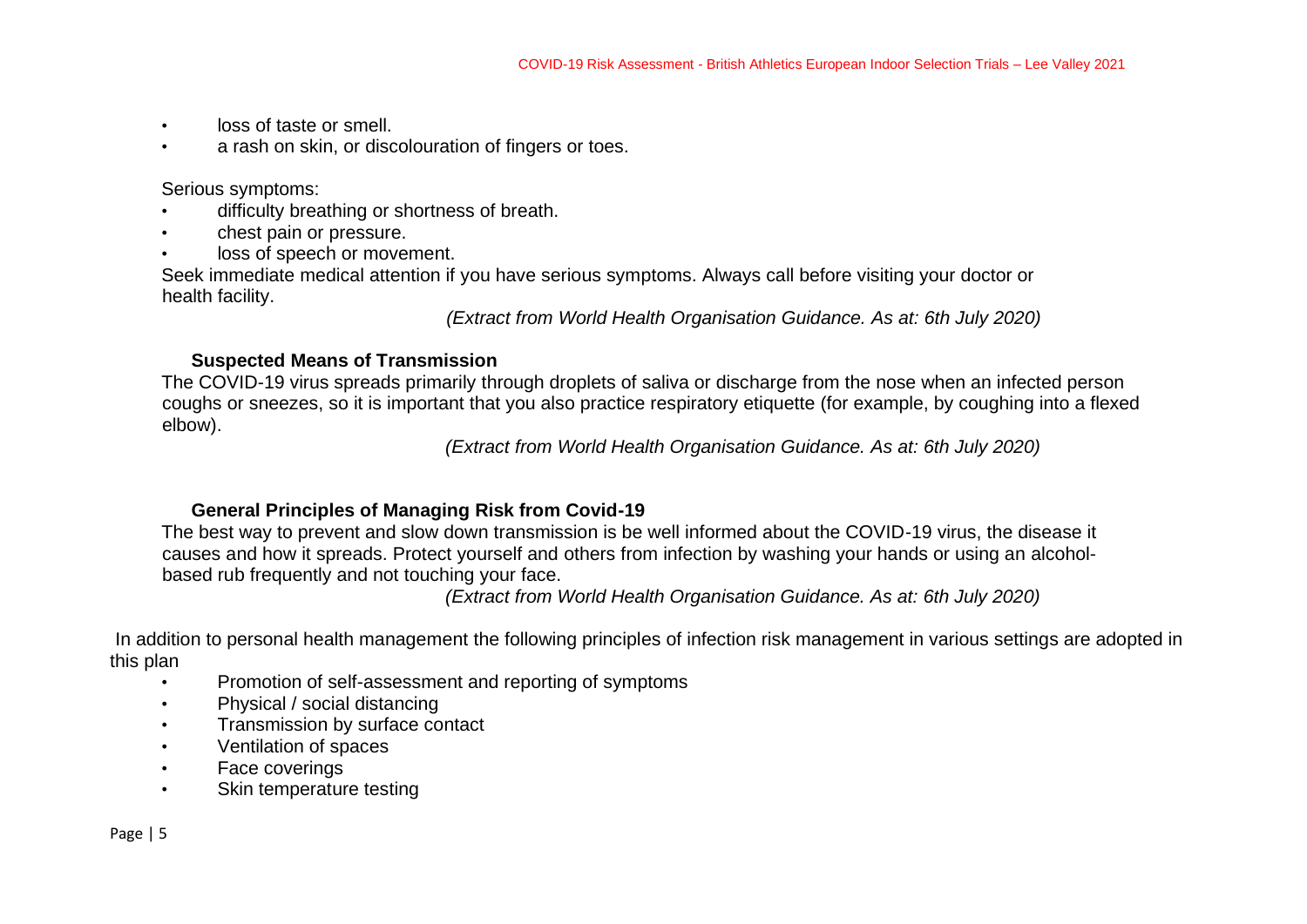### **3. Mitigation**

The following chapters identify the specific mitigation plan for key stakeholders. One form of mitigation may apply to several groups (for example contact tracing) while others may only be appropriate to individuals or groups (for example cleaning of competition equipment)

The specific mitigation chapters are as follows:

- British Athletics Events Team
- Technical officials
- Volunteers
- Elite Athletes
- Elite Coaches
- Venue Staff

**NB** No sponsors or VIPs will be granted access to the event and the event is being held behind closed doors.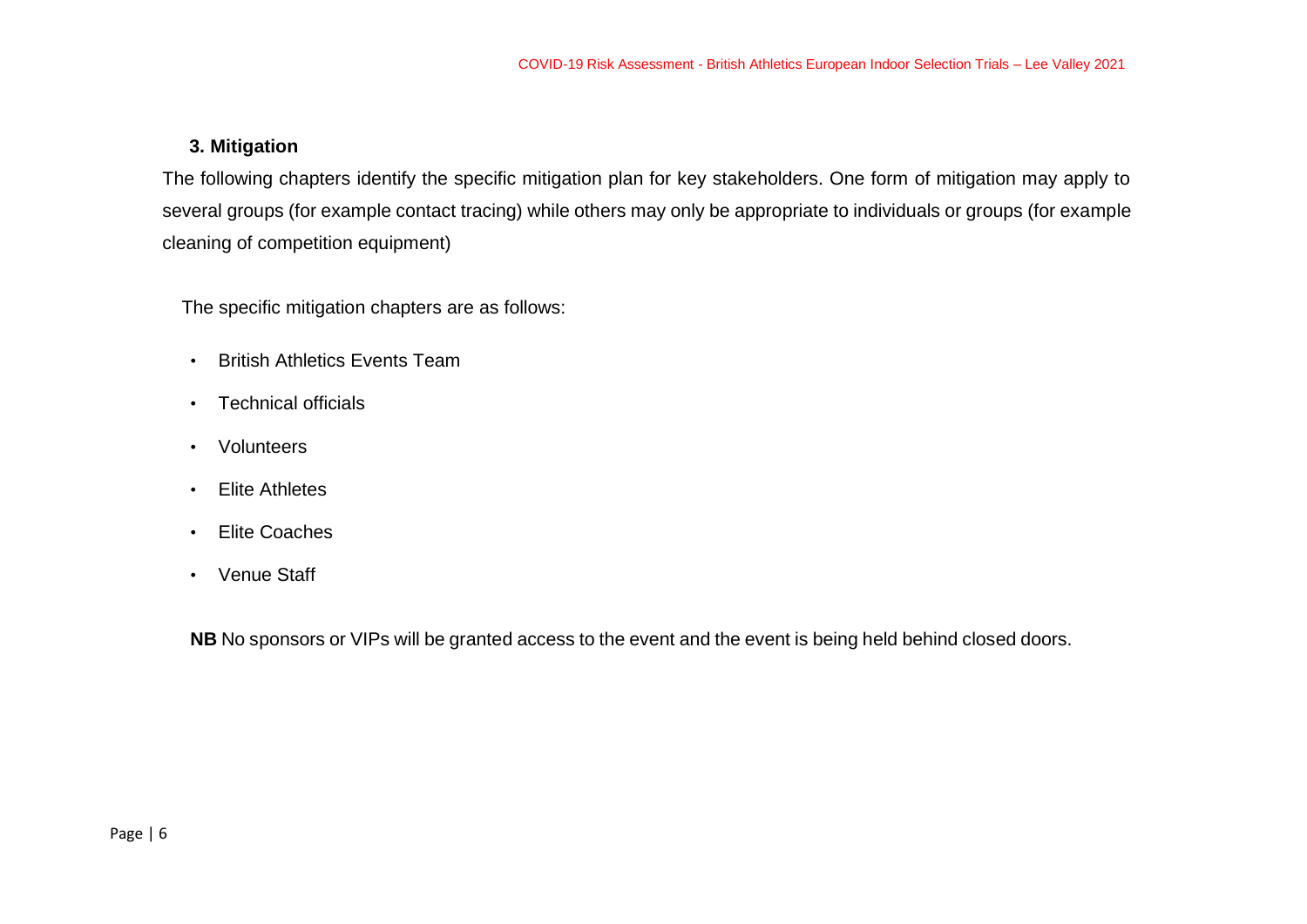#### **Summary of mitigation principles**

- Lateral Flow Testing upon arrival at the venue.
- Physical distancing of 2.0M. Where this cannot be achieved other mitigation such as PPE in place.
- Wearing of face coverings in accordance with the event specific protocol.
- Health self-assessment, declaration, and induction prior to accreditation issue
- Temperature testing prior to accreditation issue.
- Raising awareness of symptoms and encouraging proactive health monitoring.
- Minimising numbers of people on site.
- Solo travel.
- NHS Track and trace data collection.
- Robust pre-approved accreditation system.
- One way system on site and minimising of indoor spaces
- Adoption of best practice for field of play in line with research and test events.
- Early communication with athletes and their teams.
- Promotion of good hygiene practice on site (catch it / bin it / kill it. Hand sanitisation) Everyone will be given their own hand sanitiser, along with the sanitiser points.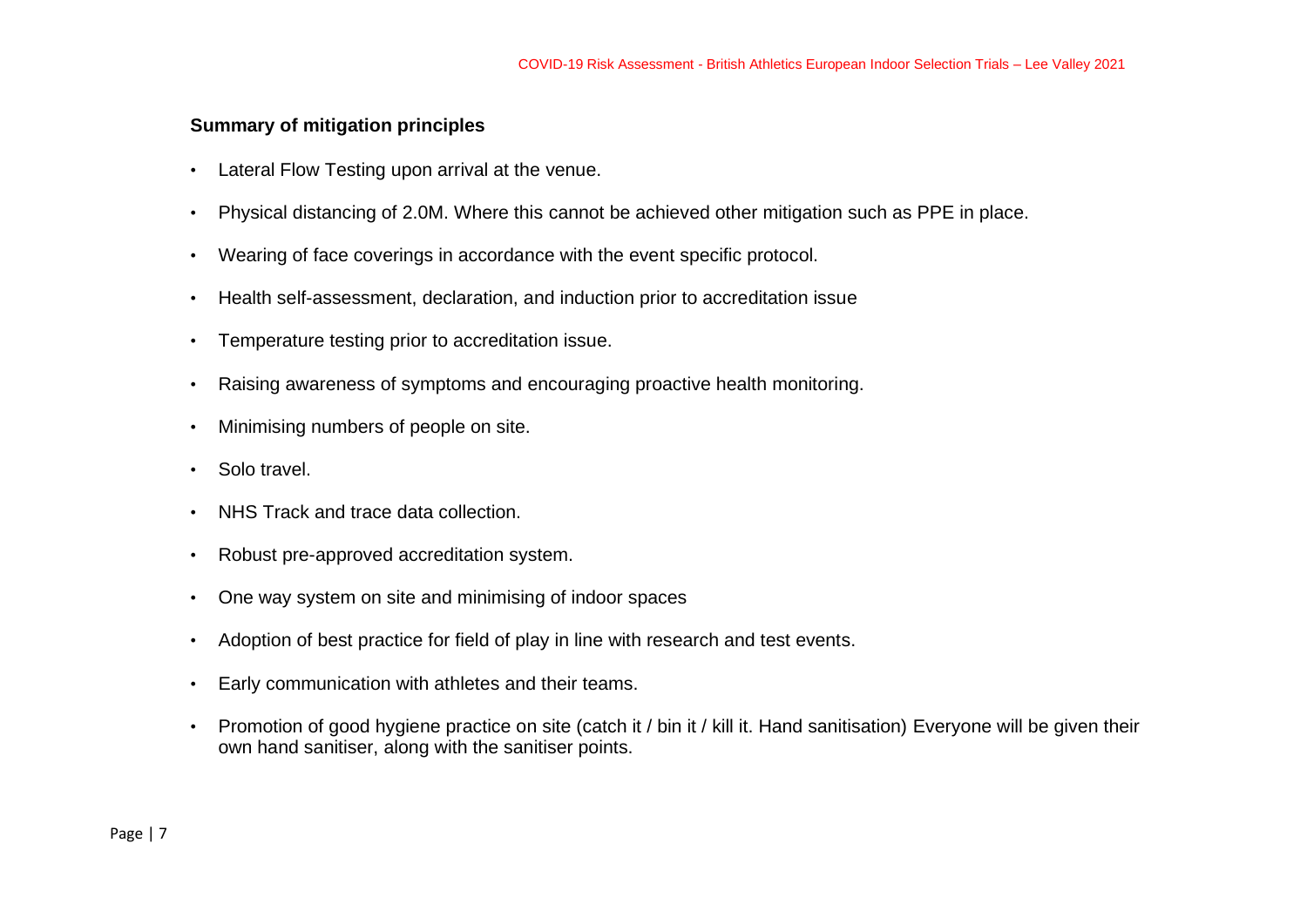# **4. British Athletics Events Team and Lee Valley Athletics Centre Staff**

| <b>Risk Type</b>                               | <b>Uncontrolled Level</b> |
|------------------------------------------------|---------------------------|
| Risk of contamination by surface contact       | <b>Medium</b>             |
| Risk of contamination by physical proximity    | <b>Medium</b>             |
| Risk of contamination by airborne transmission | <b>Medium</b>             |

| <b>Role / Activity specific mitigation</b>                                           |                                                                                                                |                                                                                                                                      |  |
|--------------------------------------------------------------------------------------|----------------------------------------------------------------------------------------------------------------|--------------------------------------------------------------------------------------------------------------------------------------|--|
| <b>Activity</b>                                                                      | <b>Risks</b>                                                                                                   | <b>Mitigation</b>                                                                                                                    |  |
| Existing health condition                                                            | Increased<br>vulnerability due to                                                                              | All staff required to complete a health screening questionnaire prior to<br>event. Accreditation will not be issued until submitted. |  |
|                                                                                      | pre-existing health                                                                                            | Monitoring of local health alerts and lock downs                                                                                     |  |
|                                                                                      | condition or age<br>group                                                                                      | Public Health England messaging regarding vulnerable groups                                                                          |  |
| Travel to and from event                                                             | Physical proximity                                                                                             | Staff will travel solo unless in family groups                                                                                       |  |
|                                                                                      | Surface contact                                                                                                | Vehicles will not be shared                                                                                                          |  |
| Airborne                                                                             | transmission                                                                                                   | Where public transport is utilised face covering will be worn as per<br>government guidance and provider requirements                |  |
|                                                                                      |                                                                                                                | Car Parking - designated venue car park.                                                                                             |  |
| <b>Site Entry</b><br>Surface contact<br>Airborne                                     | Physical proximity                                                                                             | Lateral Flow Test upon arrival for all, and must return a negative result<br>before entry to the venue                               |  |
|                                                                                      | transmission                                                                                                   | Skin temperature test prior to entry on site.                                                                                        |  |
|                                                                                      |                                                                                                                | NHS Track and Trace QRD Sign In already available at LVAC                                                                            |  |
|                                                                                      |                                                                                                                | Entry and Exit via one way system                                                                                                    |  |
| Physical proximity<br>Site Attendance<br>Surface contact<br>Airborne<br>transmission |                                                                                                                | Accreditation system in place                                                                                                        |  |
|                                                                                      | Online COVID-19 briefing to be completed via Email prior to receipt of<br>accreditation or admission to venue. |                                                                                                                                      |  |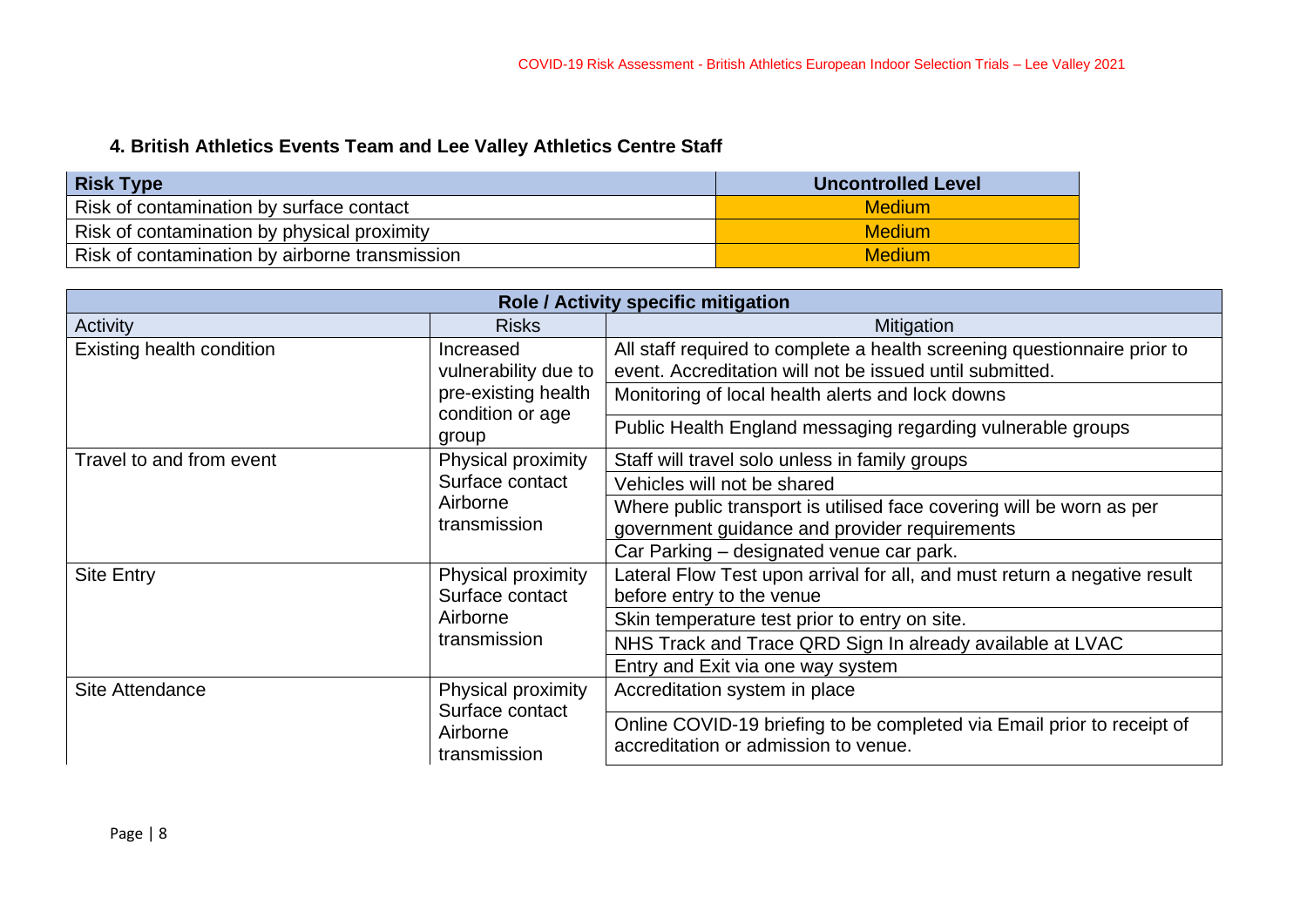| All                                                                                                  | Infection                                                                                                                      | All staff instructed to immediately isolate, and report should they<br>experience any symptoms. Isolation Room is called the 'Seminar Room'                                                                                                                                                                                                |
|------------------------------------------------------------------------------------------------------|--------------------------------------------------------------------------------------------------------------------------------|--------------------------------------------------------------------------------------------------------------------------------------------------------------------------------------------------------------------------------------------------------------------------------------------------------------------------------------------|
| Working on site - general                                                                            | Airborne<br>transmission<br>Physical proximity<br>Surface contact<br>Infection                                                 | Outdoor working encouraged whenever possible                                                                                                                                                                                                                                                                                               |
|                                                                                                      |                                                                                                                                | One way system in operation on site                                                                                                                                                                                                                                                                                                        |
|                                                                                                      |                                                                                                                                | Face covering protocol in place – face coverings to be worn at all times<br>except for exemptions (see face covering protocol)                                                                                                                                                                                                             |
|                                                                                                      |                                                                                                                                | Registration Desk will have protective pull up screen                                                                                                                                                                                                                                                                                      |
|                                                                                                      |                                                                                                                                | Signage utilised to reinforce health messaging                                                                                                                                                                                                                                                                                             |
|                                                                                                      |                                                                                                                                | One way system in place around site                                                                                                                                                                                                                                                                                                        |
|                                                                                                      |                                                                                                                                | Hand sanitiser points around the site                                                                                                                                                                                                                                                                                                      |
|                                                                                                      |                                                                                                                                | Event Covid Officer (Paul Ennis) appointed                                                                                                                                                                                                                                                                                                 |
|                                                                                                      |                                                                                                                                | Enhanced medical provision on site - Elite Medical Services                                                                                                                                                                                                                                                                                |
| Registration and re-entry management                                                                 |                                                                                                                                | Immediate re-entry if show competition bib (proves athlete has been<br>through track & trace). If coach, must show wristband to volunteer again.<br>Different colours for athletes and coaches. Officials, Volunteers and<br>Event Management will have the same. Volunteers will be briefed on the<br>different colours, for zone access. |
| Food and Drink                                                                                       | Physical proximity                                                                                                             | Personal issue water and meals. Bottled water will be available.                                                                                                                                                                                                                                                                           |
|                                                                                                      | Surface contact<br>Airborne<br>transmission                                                                                    | No communal food allowed in offices or registration areas.                                                                                                                                                                                                                                                                                 |
|                                                                                                      |                                                                                                                                | Face covering protocol in place – face coverings to be worn at all times<br>except for exemptions (see face covering protocol)                                                                                                                                                                                                             |
| Working on site – Field of Play<br>Physical proximity<br>Surface contact<br>Airborne<br>transmission |                                                                                                                                | One-way systems in place                                                                                                                                                                                                                                                                                                                   |
|                                                                                                      |                                                                                                                                | Hand sanitiser points available on site                                                                                                                                                                                                                                                                                                    |
|                                                                                                      | Face covering protocol in place – face coverings to be worn at all times<br>except for exemptions (see face covering protocol) |                                                                                                                                                                                                                                                                                                                                            |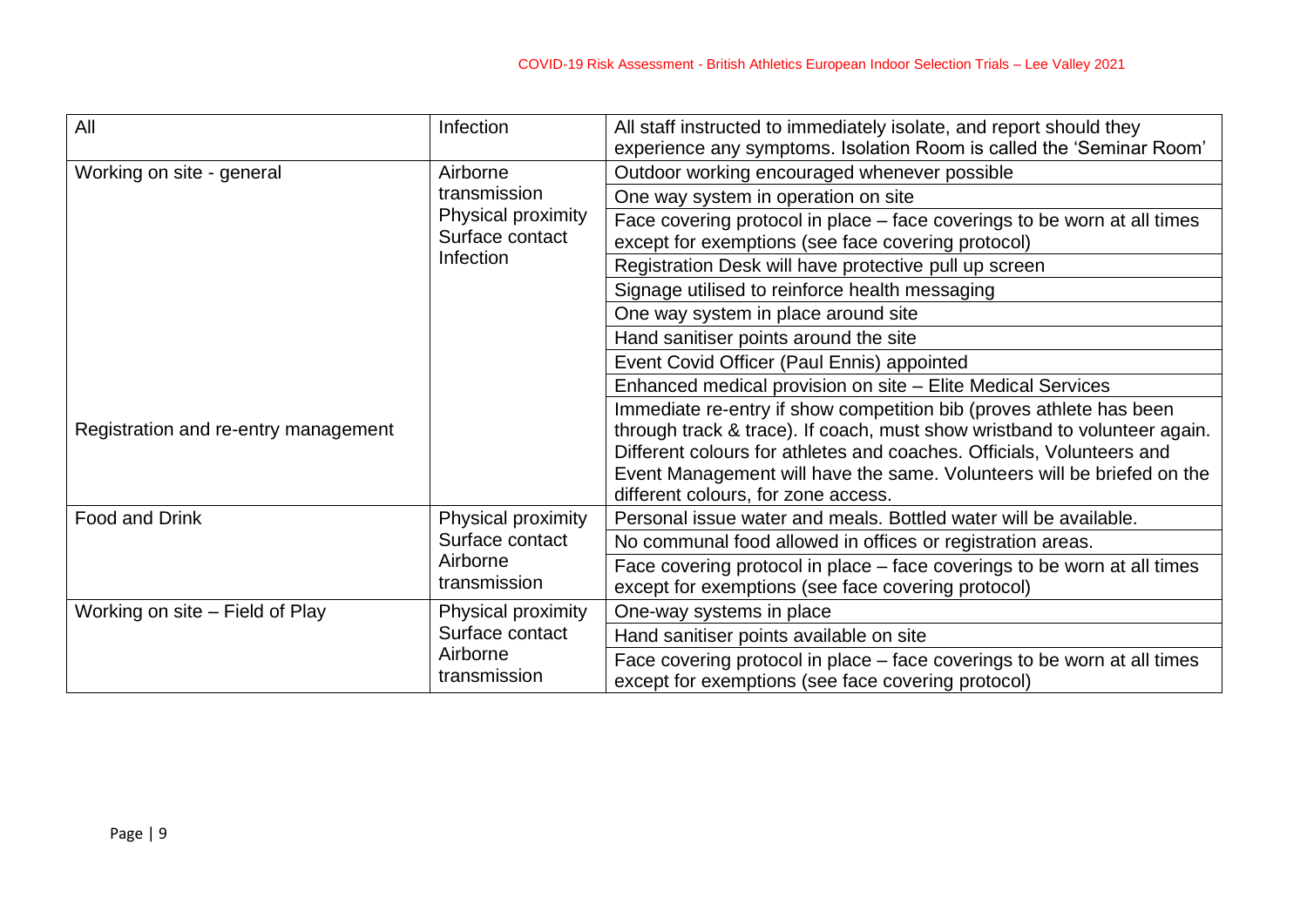# **5.Technical Officials**

| <b>Risk Type</b>                               | <b>Uncontrolled Level</b> |
|------------------------------------------------|---------------------------|
| Risk of contamination by surface contact       | <b>Medium</b>             |
| Risk of contamination by physical proximity    | <b>Medium</b>             |
| Risk of contamination by airborne transmission | <b>Medium</b>             |

| Role / Activity specific mitigation |                                                                   |                                                                                                                                          |
|-------------------------------------|-------------------------------------------------------------------|------------------------------------------------------------------------------------------------------------------------------------------|
| Activity                            | <b>Risks</b>                                                      | <b>Mitigation</b>                                                                                                                        |
| Existing health condition           | Increased<br>vulnerability due to                                 | All officials required to complete a health screening questionnaire prior to<br>event. Accreditation will not be issued until submitted. |
|                                     | pre-existing health                                               | Public Health England messaging regarding vulnerable groups                                                                              |
|                                     | condition or age                                                  | <b>UKA Human Resources and Welfare policies</b>                                                                                          |
|                                     | group                                                             | Monitoring of local health alerts and lock downs                                                                                         |
| Travel to and from event            | Physical proximity                                                | Officials will travel solo unless in family groups                                                                                       |
|                                     | Surface contact                                                   | Vehicles will not be shared                                                                                                              |
| Airborne<br>transmission            |                                                                   | Where public transport is utilised face covering will be worn as per<br>government guidance                                              |
| <b>Site Entry</b>                   | Physical proximity<br>Surface contact<br>Airborne<br>transmission | Lateral Flow Test upon arrival for all, and must return a negative result<br>before entry to the venue                                   |
|                                     |                                                                   | Skin temperature test prior to entry on site.                                                                                            |
|                                     |                                                                   | NHS Track and Trace QRD Sign In already available at LVAC                                                                                |
|                                     |                                                                   | Entry and Exit via one way system                                                                                                        |
| Food and Drink                      | Physical proximity<br>Surface contact<br>Airborne<br>transmission | Personal issue water and meals (per diem allowance). Bottled water will<br>be available.                                                 |
|                                     |                                                                   | No communal food allowed in offices                                                                                                      |
|                                     |                                                                   | Separate socially distanced rest area for Technical Officials (Ron<br><b>Pickering Room)</b>                                             |
|                                     |                                                                   | Face covering protocol in place - face coverings to be worn at all times<br>except for exemptions (see face covering protocol)           |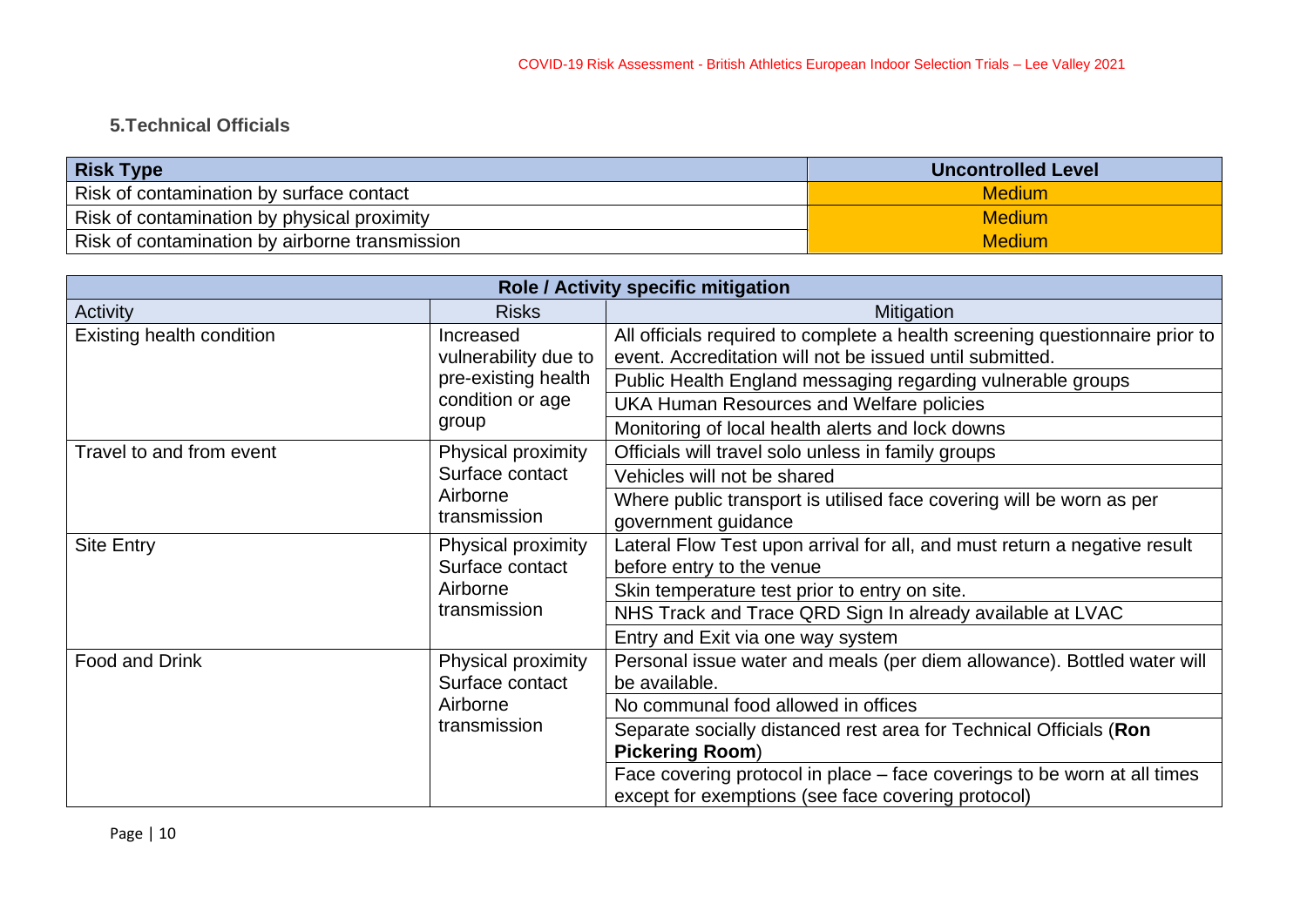| Site Attendance                 | Physical proximity                          | Accreditation system in place                                                                                      |
|---------------------------------|---------------------------------------------|--------------------------------------------------------------------------------------------------------------------|
|                                 | Surface contact                             | Online COVID-19 briefing to be completed via Email prior to receipt of                                             |
|                                 | Airborne<br>transmission                    | accreditation or admission to venue.                                                                               |
|                                 |                                             | Site track and trace system in place                                                                               |
| All                             | Infection                                   | All officials instructed to immediately isolate, and report should they                                            |
|                                 |                                             | experience any symptoms. Isolation Room is called the 'Seminar Room'                                               |
|                                 |                                             | Cleaning plan in place across site                                                                                 |
|                                 |                                             | Skin temperature test prior to issue of accreditation                                                              |
| Working on site - general       | Airborne<br>transmission                    | Outdoor working encouraged whenever possible                                                                       |
|                                 |                                             | One way system in operation on site                                                                                |
|                                 | Physical proximity                          | Face covering protocol in place – face coverings to be worn at all times                                           |
|                                 | Surface contact<br><b>Infection</b>         | except for exemptions (see face covering protocol)                                                                 |
|                                 |                                             | Signage utilised to reinforce health messaging                                                                     |
|                                 |                                             | One way system in place around site                                                                                |
|                                 |                                             | Hand sanitiser points about the site                                                                               |
|                                 |                                             | Event Covid Officer (Paul Ennis) appointed                                                                         |
|                                 |                                             | Enhanced medical provision on site – Elite Medical Services                                                        |
| Working on site - role specific | Physical proximity                          | Officials to be issues with Personal Equipment where it is essential that                                          |
|                                 | Surface contact<br>Airborne<br>transmission | equipment is shared anti-bacterial wipes must be used.                                                             |
|                                 |                                             | Allocated registration and rest area - Ron Pickering Room                                                          |
|                                 |                                             | Officials are not discouraged to use gloves but advised hand sanitiser in                                          |
|                                 |                                             | addition to. Due to the nature of Covid the virus can be borne on a glove                                          |
|                                 |                                             | in the same way as the skin and then transferred to the face.                                                      |
|                                 |                                             | Official's briefing - As much information as possible will be provided in                                          |
|                                 |                                             | advance either via email or virtual briefing format. Briefings should be                                           |
|                                 |                                             | scheduled in small groups which allows 2m social distance, repeated if                                             |
|                                 |                                             | necessary. They will also be briefed by the Covid officer.                                                         |
|                                 |                                             | A separate document will be provided for the briefing of officials                                                 |
|                                 |                                             | including any Covid specific requirements. Many officials have an<br>increased degree of vulnerability due to age. |
|                                 |                                             |                                                                                                                    |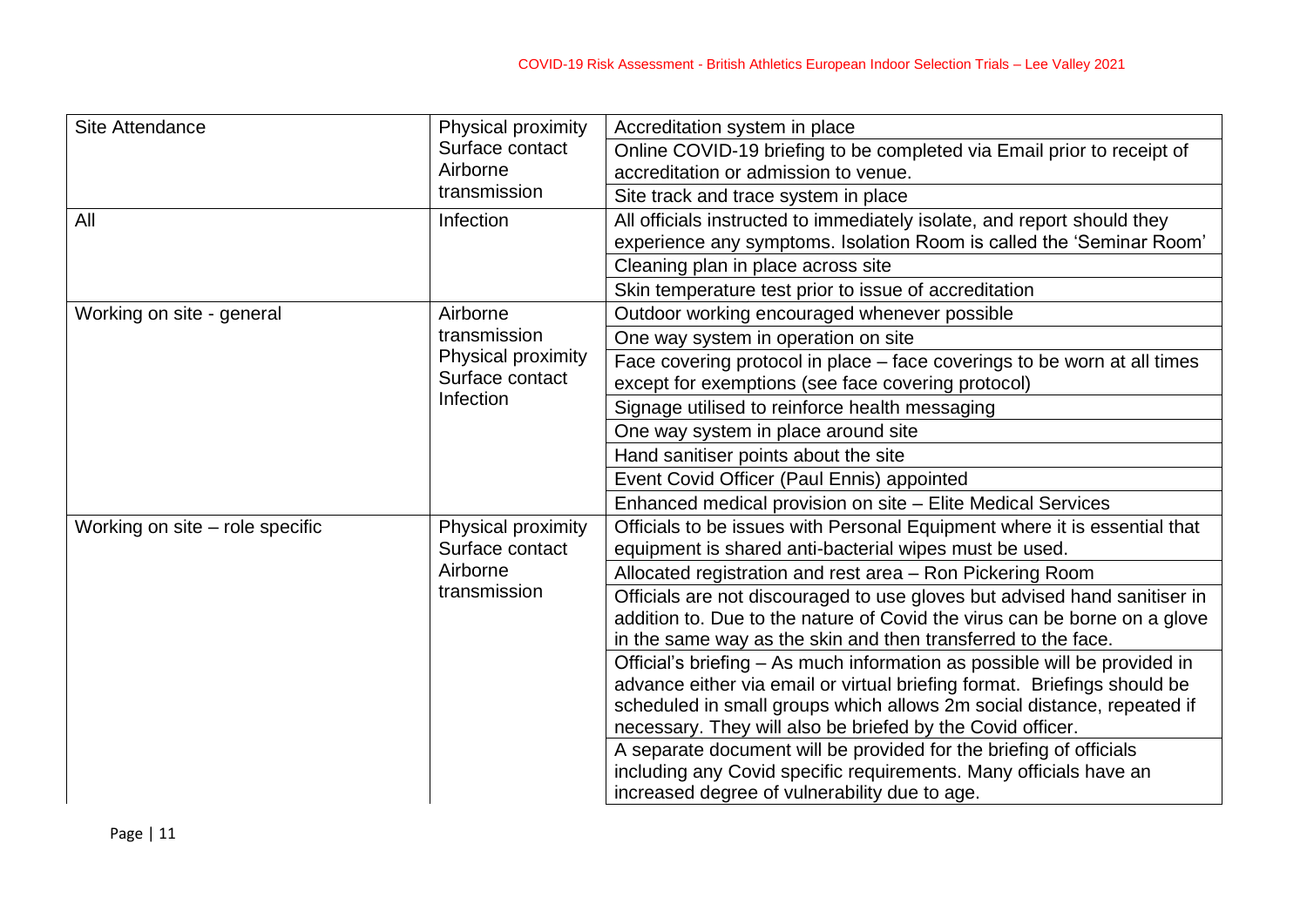|                                 |                    | Natural air ventilation to be utilised wherever possible                                    |
|---------------------------------|--------------------|---------------------------------------------------------------------------------------------|
|                                 |                    | No amplified sound or raised voices in enclosed officials' room                             |
|                                 |                    | Athletes and Coaches excluded from enclosed officials' area. Only Event                     |
|                                 |                    | Management, Volunteers and LVAC Staff can access.                                           |
|                                 |                    | Officials to be issued with Personal Equipment. Where it is essential that                  |
|                                 |                    | equipment is shared anti-bacterial wipes must be used.                                      |
|                                 |                    | Any equipment that MUST be shared will be left fallow for 48 hours (72)                     |
|                                 |                    | hours for plastic) or sanitised between use                                                 |
|                                 |                    | Hand sanitiser available in each workspace                                                  |
|                                 |                    | Face covering protocol in place – face coverings to be worn at all times                    |
|                                 |                    | except for exemptions (see face covering protocol)                                          |
|                                 |                    | Hand sanitiser provided in each workspace                                                   |
|                                 |                    | Face covering protocol in place - face coverings to be worn at all times                    |
|                                 |                    | except for exemptions (see face covering protocol)                                          |
|                                 |                    | Officials have been selected in accordance with established protocols,                      |
|                                 |                    | prioritising local people where appropriate                                                 |
|                                 |                    | No Paper start lists or results will be printed or displayed, this can all be               |
|                                 |                    | accessed online.                                                                            |
|                                 |                    | Field of play activities will be conducted using physical distancing                        |
|                                 |                    | principles.<br>Mitigation has been built into specific events in order to mitigate risks to |
|                                 |                    | officials                                                                                   |
|                                 |                    | Officials/Volunteers/staff – to be provided with face masks/gloves if they                  |
|                                 |                    | don't have their own.                                                                       |
|                                 |                    | All officials are required to comply with the face covering protocol.                       |
| Working on site - Field of Play | Physical proximity | Electronic distance measuring equipment to be installed in locations                        |
|                                 | Surface contact    | which allow a minimum of 2.0M physical distancing                                           |
|                                 | Airborne           | All technical equipment to be sanitised after use                                           |
|                                 | transmission       | Wherever possible technical officials will work in 'bubbles' through the                    |
|                                 |                    | duration of the event                                                                       |
|                                 |                    |                                                                                             |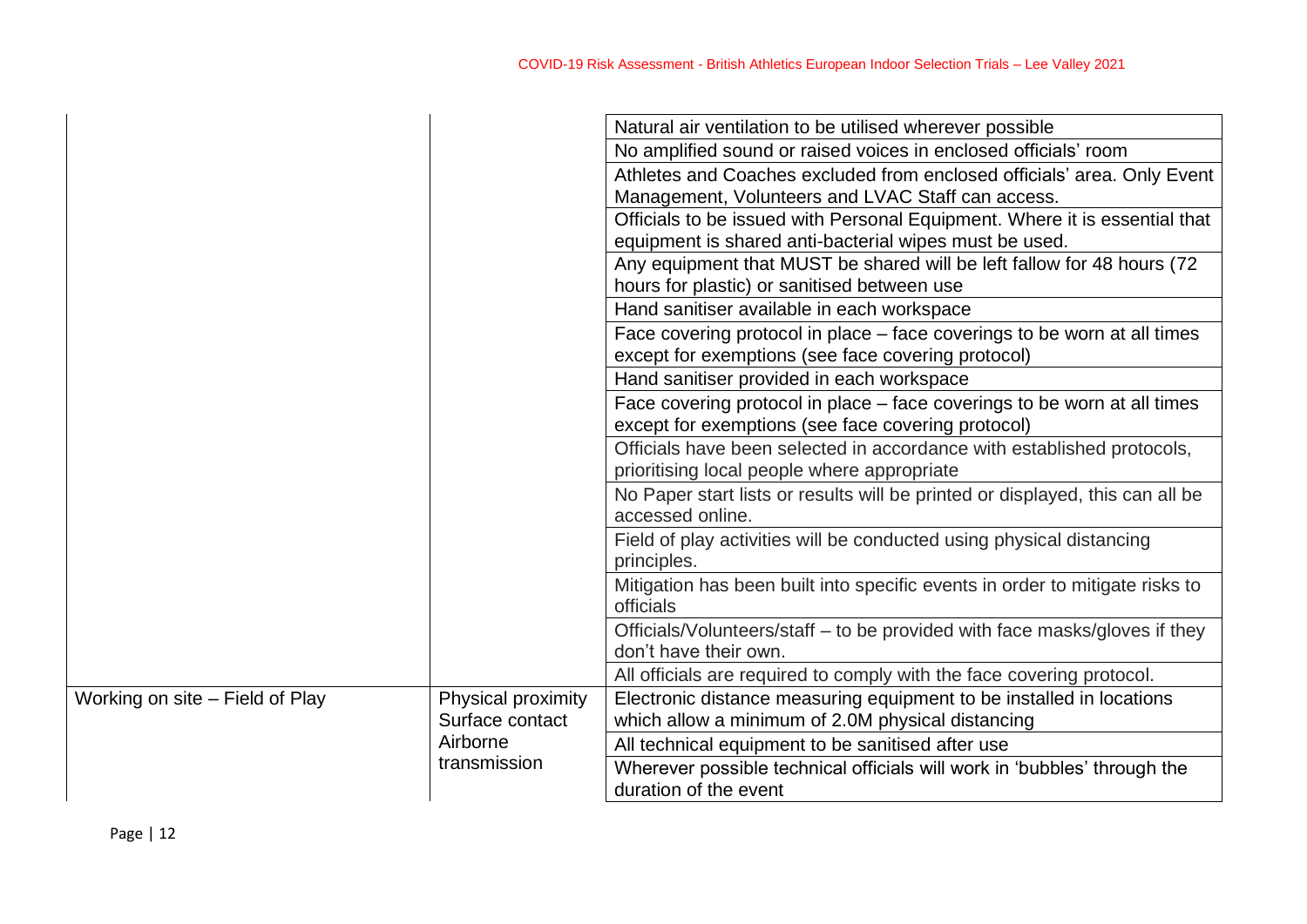| One-way systems in place                                                                                                                                                                                                             |
|--------------------------------------------------------------------------------------------------------------------------------------------------------------------------------------------------------------------------------------|
| Official + volunteer equipment, e.g., rakes, tape measures, stopwatches.                                                                                                                                                             |
| All disinfected before being handed out. Ideally official/volunteer will<br>remain responsible for one piece of equipment throughout, but if new                                                                                     |
| user, disinfected between use.                                                                                                                                                                                                       |
| Hand sanitiser points available on site                                                                                                                                                                                              |
| Face covering protocol in place – face coverings to be worn at all times<br>except for exemptions (see face covering protocol)                                                                                                       |
| Field events – social distancing throughout. Officials to be provided with<br>gloves and hand sanitiser if required. Sanitiser stations throughout track.<br>LJ/TJ pit will be sprayed with disinfectant before and after each pool. |
| Raked and turned between each competitor.                                                                                                                                                                                            |
| Hurdles – hurdle handlers to wear disposable gloves or regularly hand                                                                                                                                                                |
| sanitise. Hurdles to be wiped clean if touched by athlete's hand.                                                                                                                                                                    |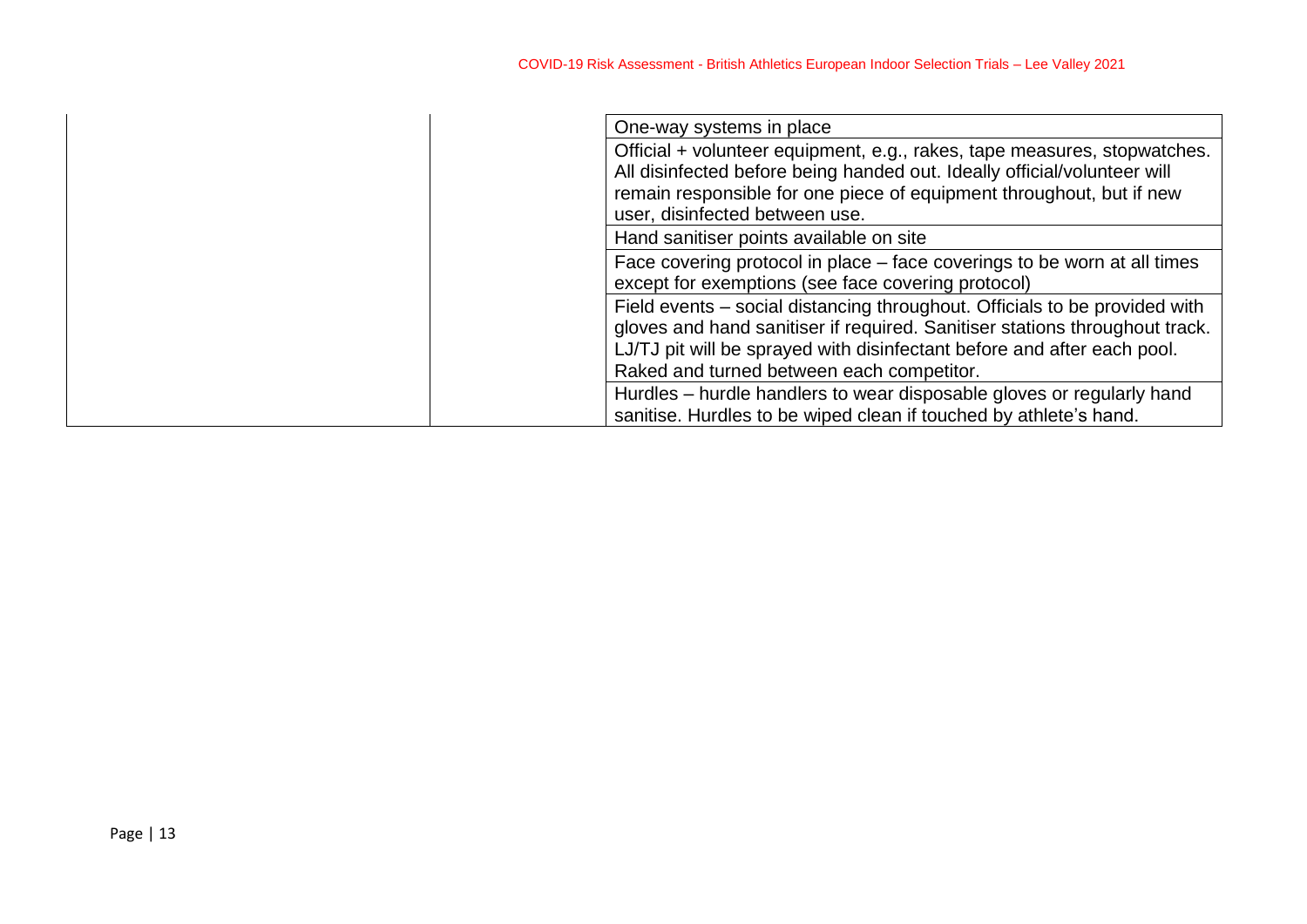# **6. Volunteers**

| <b>Risk Type</b>                               | <b>Uncontrolled Level</b> |
|------------------------------------------------|---------------------------|
| Risk of contamination by surface contact       | <b>Medium</b>             |
| Risk of contamination by physical proximity    | <b>Medium</b>             |
| Risk of contamination by airborne transmission | LOW                       |

| Role / Activity specific mitigation                                                    |                                   |                                                                                                                                           |
|----------------------------------------------------------------------------------------|-----------------------------------|-------------------------------------------------------------------------------------------------------------------------------------------|
| Activity                                                                               | <b>Risks</b>                      | Mitigation                                                                                                                                |
| <b>Existing health condition</b>                                                       | Increased<br>vulnerability due to | All volunteers required to complete a health screening questionnaire prior<br>to event. Accreditation will not be issued until submitted. |
|                                                                                        | pre-existing health               | Public Health England messaging regarding vulnerable groups                                                                               |
|                                                                                        | condition or age<br>group         | Monitoring of local health alerts and lock downs                                                                                          |
| Travel to and from event                                                               | Physical proximity                | Volunteers will travel solo unless in family groups                                                                                       |
|                                                                                        | Surface contact                   | Vehicles will not be shared                                                                                                               |
|                                                                                        | Airborne<br>transmission          | Where public transport is utilised face covering will be worn as per<br>government guidance                                               |
| <b>Site Entry</b><br>Physical proximity<br>Surface contact<br>Airborne<br>transmission |                                   | Lateral Flow Test upon arrival for all, and must return a negative result<br>before entry to the venue                                    |
|                                                                                        |                                   | Skin temperature test prior to entry on site.                                                                                             |
|                                                                                        |                                   | NHS Track and Trace QRD Sign In already available at LVAC                                                                                 |
|                                                                                        |                                   | Entry and Exit via one way system                                                                                                         |
| Food and Drink<br>Surface contact<br>Airborne<br>transmission                          | Physical proximity                | Personal issue water and meals. Bottled water will be available.                                                                          |
|                                                                                        |                                   | No communal food allowed in offices or registration areas.                                                                                |
|                                                                                        |                                   | Face covering protocol in place – face coverings to be worn at all times<br>except for exemptions (see face covering protocol)            |
| Site Attendance                                                                        | Physical proximity                | Pre-approved Accreditation system and briefing in place                                                                                   |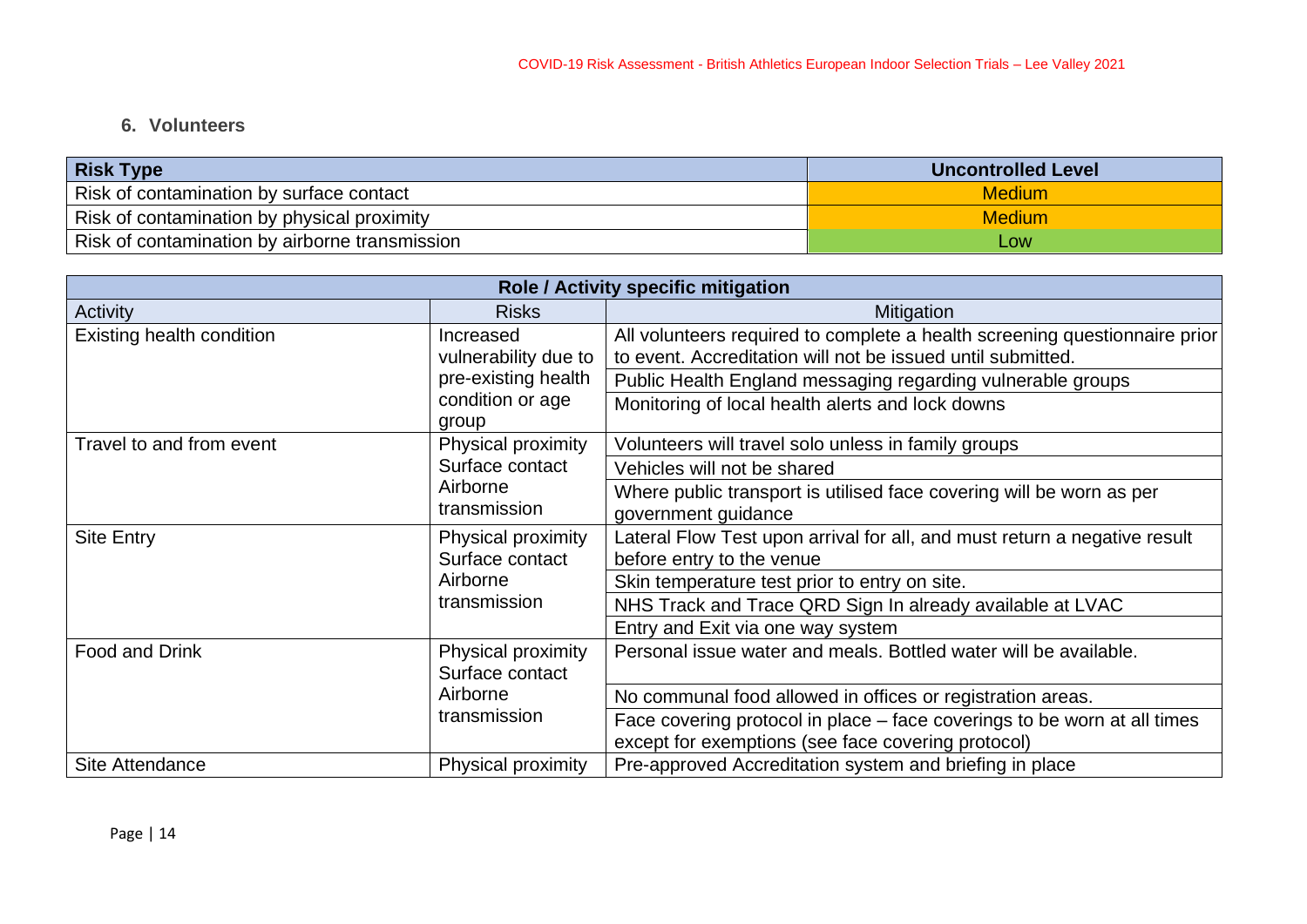|                                 | Surface contact<br>Airborne           | Online COVID-19 briefing to be completed via Email prior to receipt of<br>accreditation or admission to venue.                                   |
|---------------------------------|---------------------------------------|--------------------------------------------------------------------------------------------------------------------------------------------------|
|                                 | transmission                          | Site track and trace system in place                                                                                                             |
| All                             | Infection                             | All volunteers instructed to immediately isolate, and report should they<br>experience any symptoms. Isolation Room is called the 'Seminar Room' |
|                                 |                                       | Cleaning plan in place across site                                                                                                               |
|                                 |                                       | Skin temperature test prior to issue of accreditation                                                                                            |
| Working on site - general       | Airborne                              | Outdoor working encouraged whenever possible                                                                                                     |
|                                 | transmission                          | One way system in operation on site                                                                                                              |
|                                 | Physical proximity<br>Surface contact | Face covering protocol in place – face coverings to be worn at all times<br>except for exemptions (see face covering protocol)                   |
|                                 | Infection                             | Signage utilised to reinforce health messaging                                                                                                   |
|                                 |                                       | One way system in place around site                                                                                                              |
|                                 |                                       | Hand sanitiser points about the site                                                                                                             |
|                                 |                                       | Event Covid Officer (Paul Ennis) appointed and will brief volunteers                                                                             |
|                                 |                                       | Enhanced medical provision on site                                                                                                               |
|                                 |                                       | Natural air ventilation to be utilised wherever possible                                                                                         |
|                                 |                                       | No amplified sound or raised voices in enclosed workspaces                                                                                       |
|                                 |                                       | All staff to use personal equipment only, wherever possible                                                                                      |
|                                 |                                       | Any equipment that MUST be shared will be left fallow for 48 hours (72)<br>hours for plastic) or sanitised between use                           |
|                                 |                                       | Hand sanitiser available in each workspace                                                                                                       |
|                                 |                                       | Face covering protocol in place – face coverings to be worn at all times<br>except for exemptions (see face covering protocol)                   |
|                                 |                                       | Activity specific PPE will be provided.                                                                                                          |
|                                 |                                       | All volunteers are required to comply with the face covering protocol.                                                                           |
| Working on site - Field of Play | Physical proximity                    | All equipment to be sanitised after use                                                                                                          |
|                                 | Surface contact                       | Wherever possible volunteers will work in 'bubbles' through the duration<br>of the event                                                         |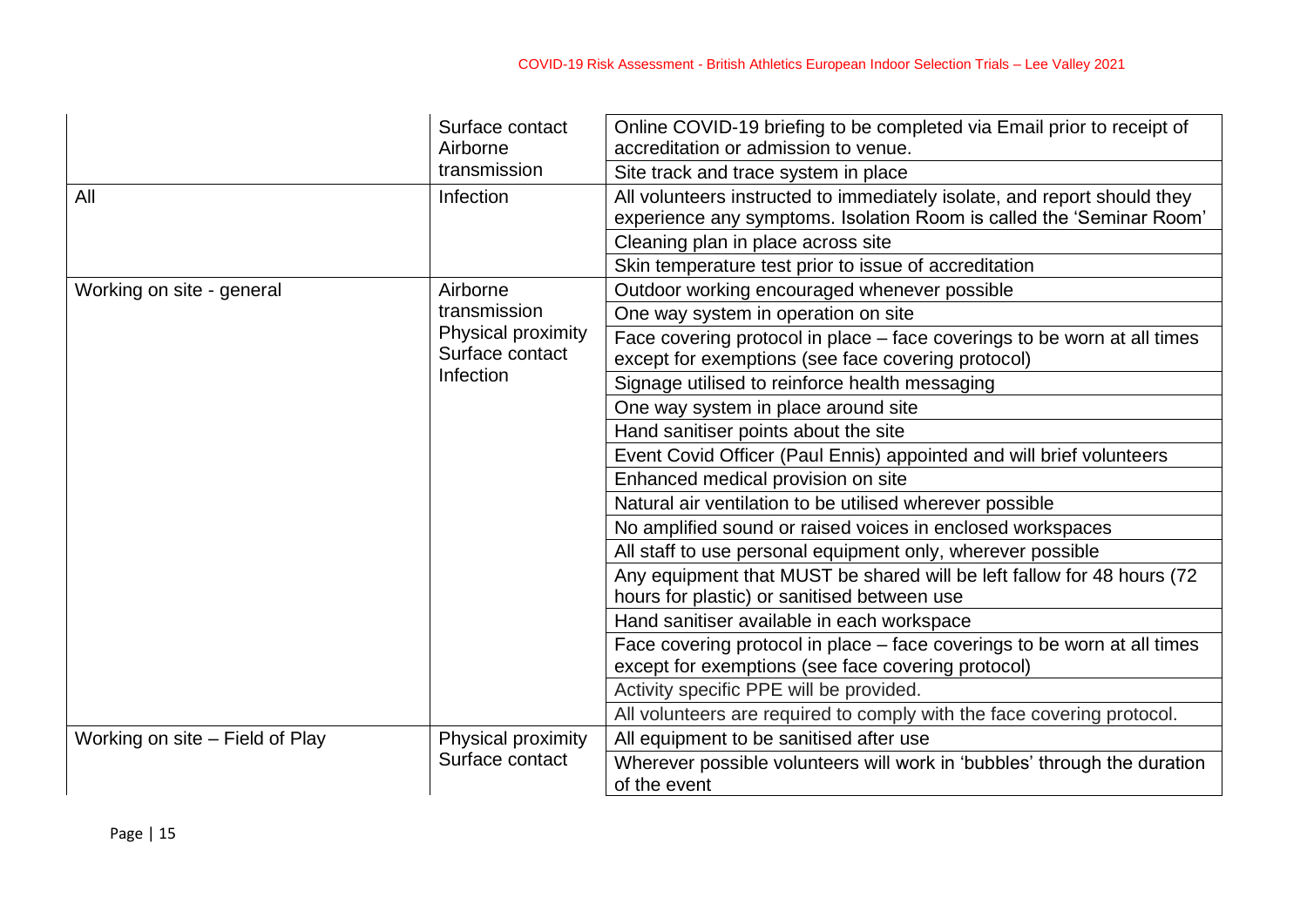| Field events – social distancing throughout. Officials to be provided with<br>gloves and hand sanitiser if required. Sanitiser stations throughout track.<br>LJ/TJ pit will be sprayed with disinfectant before and after each pool.<br>Raked and turned between each competitor. |
|-----------------------------------------------------------------------------------------------------------------------------------------------------------------------------------------------------------------------------------------------------------------------------------|
| Field of play activities will be conducted using physical distancing<br>principles.                                                                                                                                                                                               |

# **7. Competing Elite Athletes**

| <b>Risk Type</b>                               | <b>Uncontrolled Level</b> |
|------------------------------------------------|---------------------------|
| Risk of contamination by surface contact       | <b>Medium</b>             |
| Risk of contamination by physical proximity    | High                      |
| Risk of contamination by airborne transmission | High                      |

| Role / Activity specific mitigation |                                                  |                                                                                                                                         |  |
|-------------------------------------|--------------------------------------------------|-----------------------------------------------------------------------------------------------------------------------------------------|--|
| Activity                            | <b>Risks</b>                                     | <b>Mitigation</b>                                                                                                                       |  |
| Existing health condition           | Increased<br>vulnerability due to                | All athletes required to complete a health screening questionnaire prior<br>to event. Accreditation will not be issued until submitted. |  |
|                                     | pre-existing health                              | Public Health England messaging regarding vulnerable groups                                                                             |  |
| condition                           | Monitoring of local health alerts and lock downs |                                                                                                                                         |  |
|                                     |                                                  | Temperature testing prior to admission                                                                                                  |  |
| Travel to and from event            | Physical<br>proximity<br>Surface contact         | Athletes encouraged to travel solo unless within family groups.                                                                         |  |
|                                     |                                                  | Athletes advised to not share vehicles.                                                                                                 |  |
|                                     |                                                  | Where public transport is utilised face covering will be worn as per<br>government guidance                                             |  |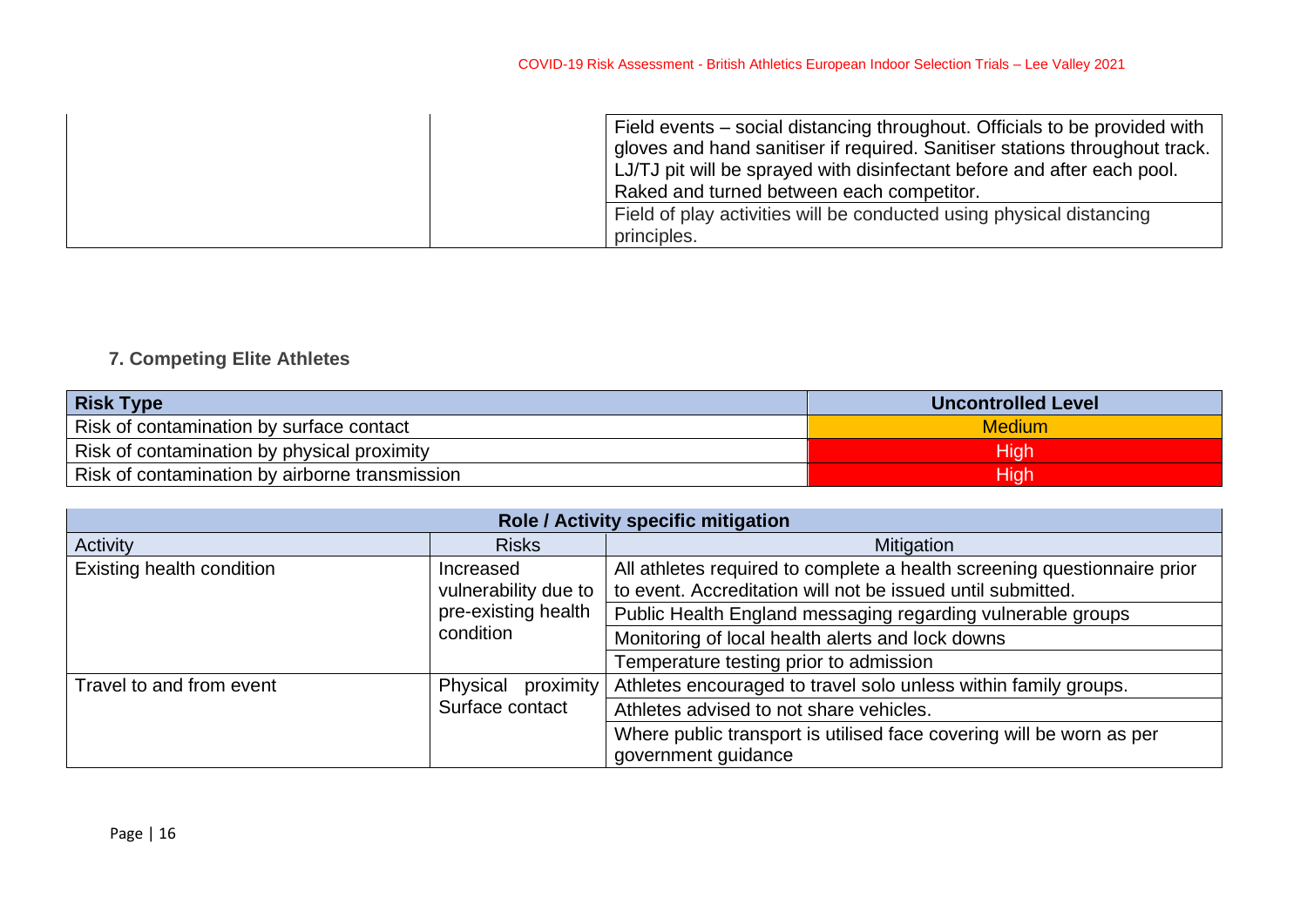| Food and drink         | Physical proximity<br>Surface contact | Personal issue water and meals. Bottled water will be available.                                                                                                                                                                                                                                                                                                   |  |
|------------------------|---------------------------------------|--------------------------------------------------------------------------------------------------------------------------------------------------------------------------------------------------------------------------------------------------------------------------------------------------------------------------------------------------------------------|--|
|                        | Airborne<br>transmission              | No communal food allowed in the venue warm up or reception areas)                                                                                                                                                                                                                                                                                                  |  |
|                        |                                       | Face covering protocol in place – face coverings to be worn at all times<br>except for exemptions (see face covering protocol)                                                                                                                                                                                                                                     |  |
| <b>Site Entry</b>      | Physical proximity<br>Surface contact | Lateral Flow Test upon arrival for all, and must return a negative result<br>before entry to the venue                                                                                                                                                                                                                                                             |  |
|                        | Airborne                              | Skin temperature test prior to entry on site.                                                                                                                                                                                                                                                                                                                      |  |
|                        | transmission                          | NHS Track and Trace QRD Sign In already available at LVAC                                                                                                                                                                                                                                                                                                          |  |
|                        |                                       | Entry and Exit via one way system                                                                                                                                                                                                                                                                                                                                  |  |
| <b>Site Attendance</b> | Physical proximity                    | Pre- approved Accreditation system in place                                                                                                                                                                                                                                                                                                                        |  |
|                        | Surface contact                       | Online COVID-19 briefing to be completed via Email prior to receipt of                                                                                                                                                                                                                                                                                             |  |
|                        | Airborne                              | accreditation or admission to venue.                                                                                                                                                                                                                                                                                                                               |  |
|                        | transmission                          | Site track and trace system in place                                                                                                                                                                                                                                                                                                                               |  |
| All                    | Infection                             | Dedicated site entrances for stakeholder groups                                                                                                                                                                                                                                                                                                                    |  |
|                        |                                       | Outdoor working encouraged whenever possible                                                                                                                                                                                                                                                                                                                       |  |
|                        |                                       | Hand sanitiser points about the site                                                                                                                                                                                                                                                                                                                               |  |
|                        |                                       | Signage utilised to reinforce health messaging                                                                                                                                                                                                                                                                                                                     |  |
|                        |                                       | One way system in place around site                                                                                                                                                                                                                                                                                                                                |  |
| Registration           | Physical proximity                    | Arrival and registration times will be staggered                                                                                                                                                                                                                                                                                                                   |  |
|                        |                                       | Athlete Registration/Bibs - at same time as check in. One athlete at a<br>time. All those entering facility to wear face mask and keep minimum 2m<br>distance. Sanitise hands upon entry. Temperature taken. Volunteers on<br>registration desk to regularly sanitise hands and wear face coverings.<br>Two bibs and bag of pins collected and handled by athlete. |  |
|                        |                                       | Track events will be first on and field events afterwards to minimise<br>capacity and provide space for athlete warm up.                                                                                                                                                                                                                                           |  |
|                        |                                       | Timetable – agreed upon in advance and accessible to all athletes and<br>coaches online and officials will have paper copy to carry out their roles.<br>No late changes even with withdrawals.                                                                                                                                                                     |  |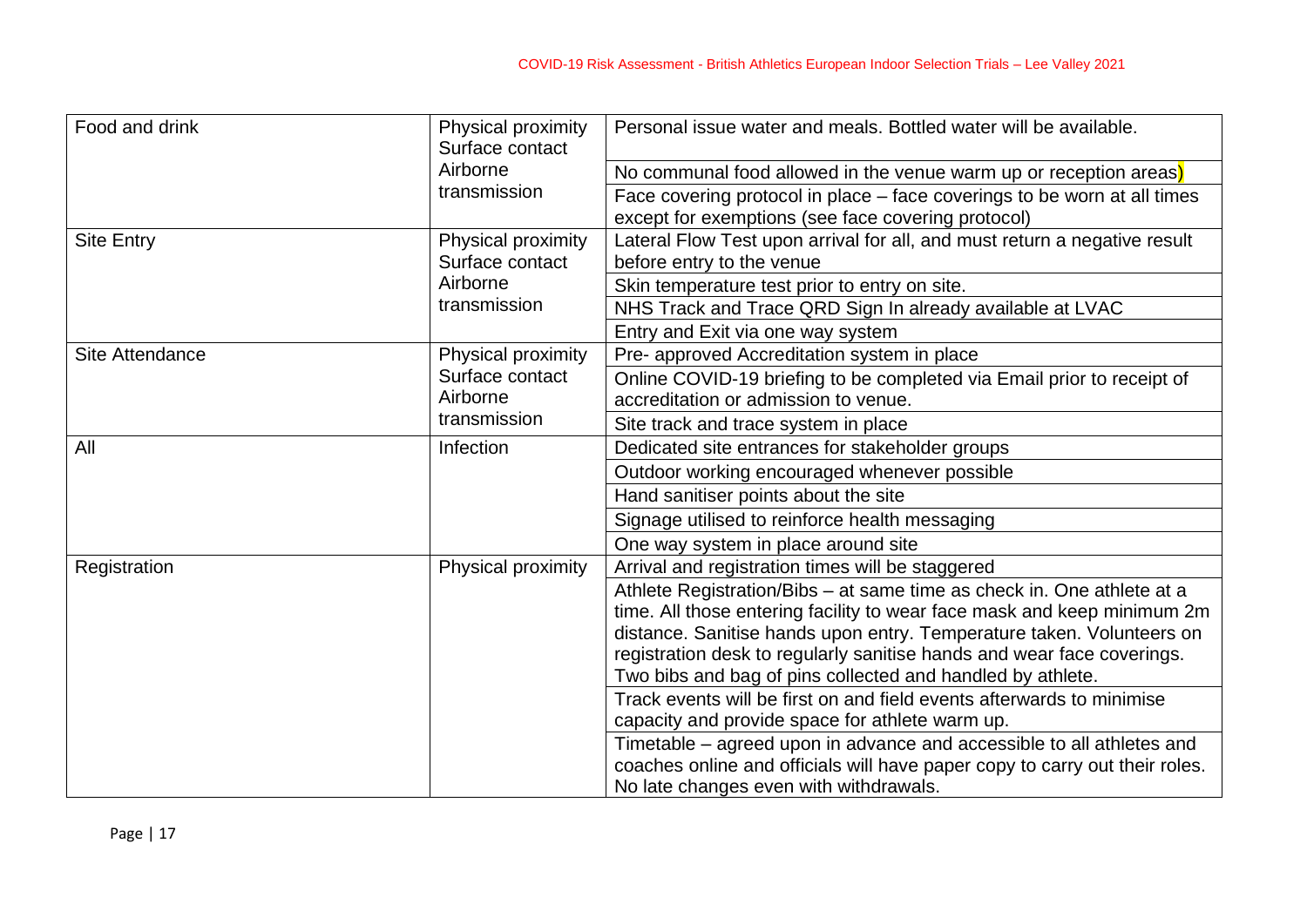|                | Surface contact                       | Physical distancing of 2.0M minimum in place. Where this cannot be<br>achieved additional methods in place such as face masks                                                                                                                                                                                                                                                             |
|----------------|---------------------------------------|-------------------------------------------------------------------------------------------------------------------------------------------------------------------------------------------------------------------------------------------------------------------------------------------------------------------------------------------------------------------------------------------|
|                | Airborne<br>transmission              | Contactless registration processes will be adopted wherever possible                                                                                                                                                                                                                                                                                                                      |
| Warm Up / Down | Physical proximity<br>Surface contact | Physical distancing of 2.0M will be advised during warm up with<br>sufficient space provided to allow                                                                                                                                                                                                                                                                                     |
|                | Airborne                              | No amplified music                                                                                                                                                                                                                                                                                                                                                                        |
|                | transmission                          | Site cleaning programme in place                                                                                                                                                                                                                                                                                                                                                          |
|                |                                       | Infection control signage provided in all athlete areas                                                                                                                                                                                                                                                                                                                                   |
|                |                                       | Hand sanitiser provided                                                                                                                                                                                                                                                                                                                                                                   |
|                |                                       | Warm up times will be allocated                                                                                                                                                                                                                                                                                                                                                           |
|                |                                       | Water supplied and managed to minimise surface contact                                                                                                                                                                                                                                                                                                                                    |
|                |                                       | Athletes will not be allowed access to the warm up area until 1 hour prior<br>to the advertised start time of their event.                                                                                                                                                                                                                                                                |
|                |                                       | Athletes will be encouraged to leave the venue as soon as possible after<br>their event.                                                                                                                                                                                                                                                                                                  |
|                |                                       | Athletes will be required to comply with the face coverings protocol in<br>the warm up area (exemption may apply).                                                                                                                                                                                                                                                                        |
|                |                                       | Warm Up-To take place in designated warm up zones. For field events<br>- warm up on 60m straight, specific areas of the 200m track and 130m<br>straight on second floor. For track events, warm up on upper 130m<br>straight, one entry and one exit point to aide social distancing. Masks to<br>be worn when moving between warm up zones and from warm up zone<br>to competition area. |
| All            | Infection                             | No Paper start lists or results will be printed or displayed, this can all be<br>accessed online.                                                                                                                                                                                                                                                                                         |
|                |                                       | Physical distancing / hand sanitisation / face covering rules will continue<br>to apply within the indoor track.                                                                                                                                                                                                                                                                          |
|                |                                       | No seating or relaxation provision will be provided in the warm up area                                                                                                                                                                                                                                                                                                                   |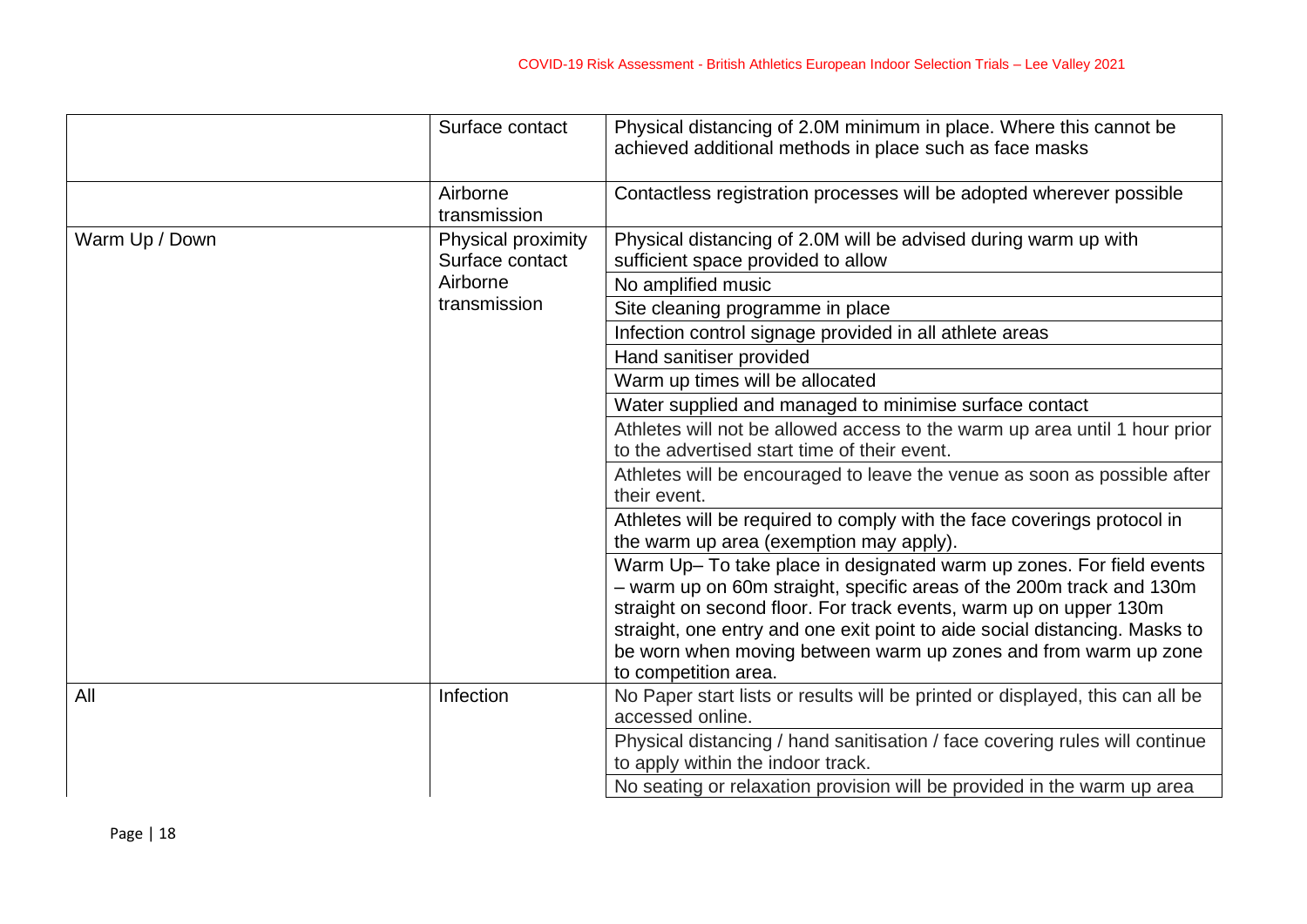|                   |                    | Athletes will be instructed not to move tables and chairs or sit on areas<br>marked with a red X.                                                                                                                                                                                                                 |  |
|-------------------|--------------------|-------------------------------------------------------------------------------------------------------------------------------------------------------------------------------------------------------------------------------------------------------------------------------------------------------------------|--|
| <b>Final Call</b> | Physical proximity | Strict final call protocols applied to minimise dwell/wait time                                                                                                                                                                                                                                                   |  |
|                   | Surface contact    | All surfaces and seats to be cleaned between calls                                                                                                                                                                                                                                                                |  |
|                   | Airborne           | Well ventilated locations to be selected                                                                                                                                                                                                                                                                          |  |
|                   | transmission       | All Start lists will be available online for athletes to view.                                                                                                                                                                                                                                                    |  |
|                   |                    | All parties will be required to comply with the face covering protocol<br>(some exemption may apply)                                                                                                                                                                                                              |  |
|                   |                    | One-way systems will be in place.                                                                                                                                                                                                                                                                                 |  |
|                   |                    | Signage will reinforce mitigation methods.                                                                                                                                                                                                                                                                        |  |
|                   |                    | Hand sanitiser will be made available                                                                                                                                                                                                                                                                             |  |
|                   |                    |                                                                                                                                                                                                                                                                                                                   |  |
|                   |                    | There will be no confiscation of personal items. Athletes will be asked to<br>either leave these with coaches or to keep them in their bags during<br>competition.                                                                                                                                                |  |
|                   |                    | Athletes will be responsible for attaching their own bibs and leg numbers,<br>the latter being laid out on the chairs in advance of each heat.                                                                                                                                                                    |  |
|                   |                    | Officials will inspect athletes clothing, bibs etc from a distance of at least<br>2m. The final layout of the Call Room and the placement of suitable<br>barriers is still under discussion and can probably only be resolved<br>during the final build.                                                          |  |
|                   |                    | Track Athletes leaving the Call Room for starts will be led by an Athletes<br>Steward by agreed routes. Field Athletes will be collected from their<br>designated Warm-up area by an Officials and taken straight to their<br>events site. Athletes and Steward / Official will maintain a minimum 2m<br>distance |  |
|                   |                    | Dedicated one way route to start, incorporating physical distancing,<br>monitored by an athlete steward.                                                                                                                                                                                                          |  |
|                   |                    | Athletes leave the call room 'race ready'                                                                                                                                                                                                                                                                         |  |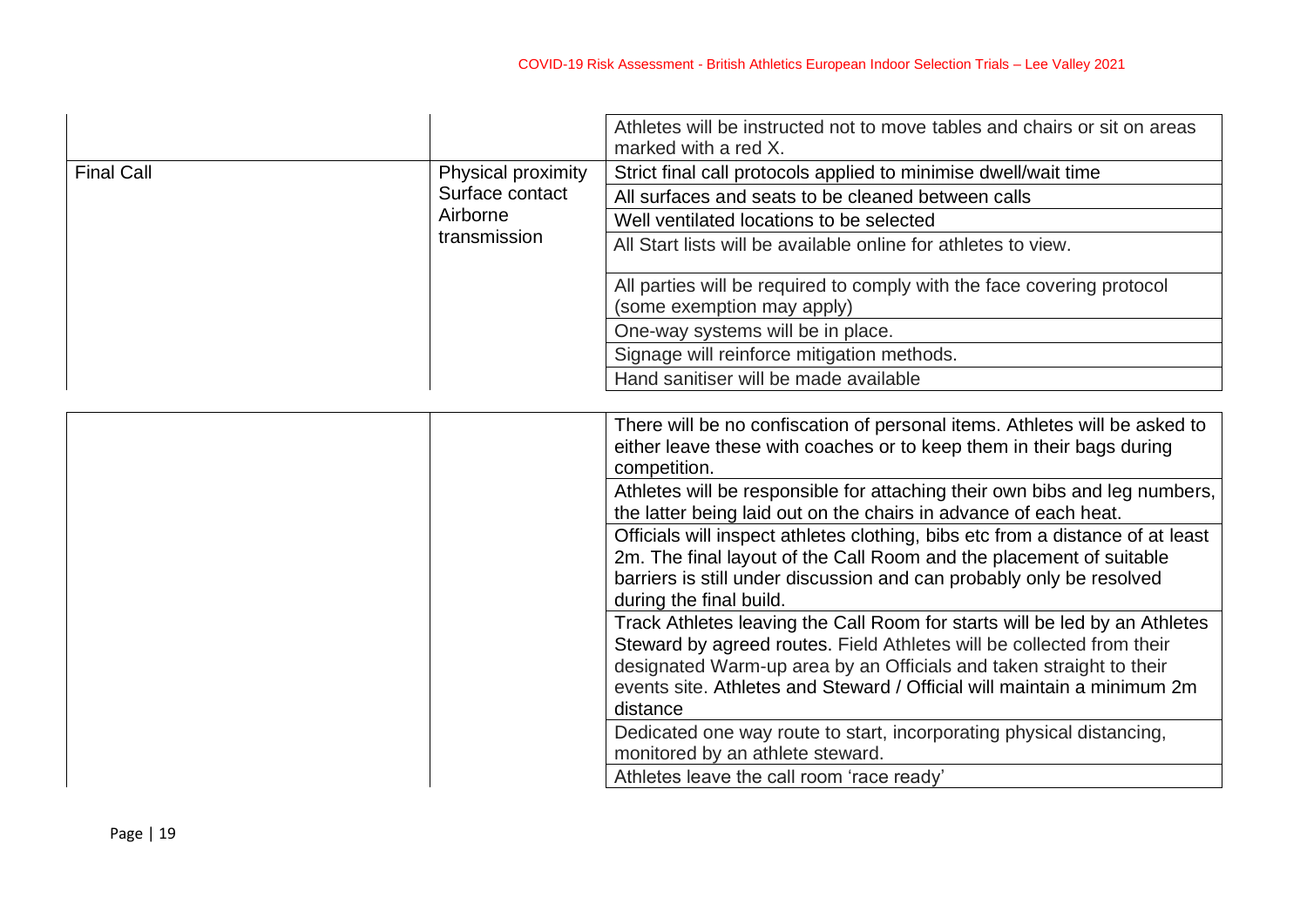Blocks will be sanitised between races.

# **Track Events**

| 60M                | Physical proximity     | Athletes enter the call room 'race ready'                            |  |
|--------------------|------------------------|----------------------------------------------------------------------|--|
|                    | <b>Surface Contact</b> | Dedicated one way route to start, incorporating physical distancing, |  |
|                    |                        | monitored by an athlete steward.                                     |  |
|                    |                        | Blocks will be sanitised between races by officials.                 |  |
|                    |                        | Competitors to sanitise hands before start of race.                  |  |
|                    |                        | No flowers or water bottles will be handed to athletes               |  |
|                    |                        | Dedicated one way route to start, incorporating physical distancing, |  |
|                    |                        | monitored by an athlete steward (volunteer)                          |  |
|                    |                        | Athletes are not to celebrate or have physical contact with other    |  |
|                    |                        | competitors after the event.                                         |  |
| <b>60M Hurdles</b> | Physical proximity     | Athletes enter the call room 'race ready'                            |  |
|                    | <b>Surface Contact</b> | Dedicated one way route to start, incorporating physical distancing, |  |
|                    |                        | monitored by an athlete steward.                                     |  |
|                    |                        | Competitors to sanitise hands before start of race.                  |  |
|                    |                        | Officials to handle one flight of hurdles throughout                 |  |
|                    |                        | Hurdle tops to be wiped down after each race by officials            |  |
|                    |                        | No flowers or water bottles will be handed to athletes               |  |
|                    |                        | Dedicated one way route to start, incorporating physical distancing, |  |
|                    |                        | monitored by an athlete steward.                                     |  |
|                    |                        | Athletes are not to celebrate or have physical contact with other    |  |
|                    |                        | competitors after the event.                                         |  |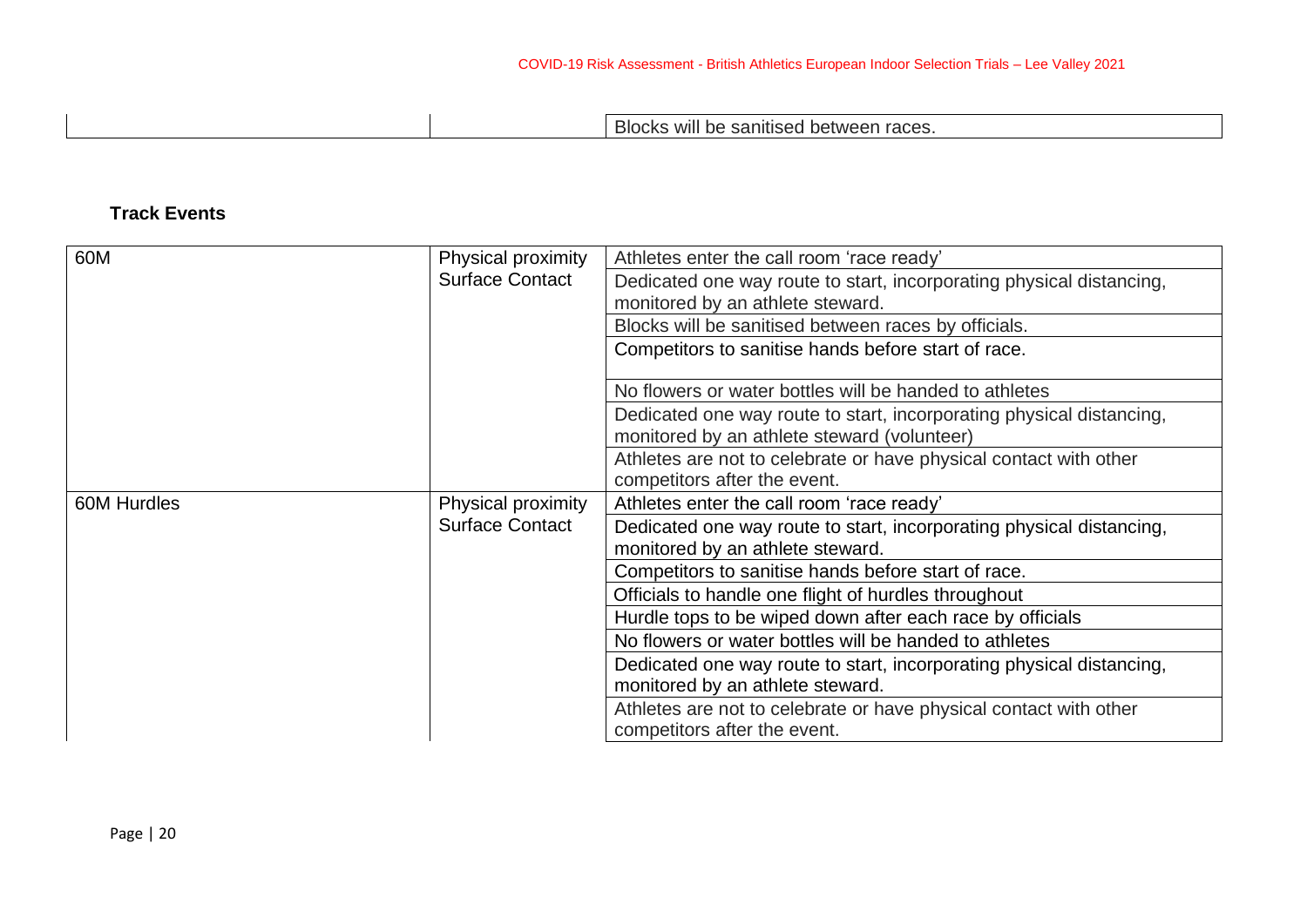# **Jump Events**

| Long Jump                                          | Physical proximity                    | Dedicated one way route to start, incorporating physical distancing,                                                                      |  |
|----------------------------------------------------|---------------------------------------|-------------------------------------------------------------------------------------------------------------------------------------------|--|
|                                                    | Surface contact                       | monitored by an athlete steward.                                                                                                          |  |
|                                                    |                                       | Allocated seat distanced at a minimum of 2.0M on field of play.                                                                           |  |
|                                                    |                                       | Competitors to sanitise hands before start of jump.                                                                                       |  |
|                                                    |                                       | Athlete seating sanitised before and after each event                                                                                     |  |
|                                                    |                                       | Pit sprayed with anti-virucide and dug / rotovated in prior to competition                                                                |  |
|                                                    |                                       | Brushes / Rakes sanitised before and after use, personal allocation per<br>event and officials provided with hand gel, wipes, and gloves. |  |
|                                                    |                                       | Run up markers will be sanitised before and after each competition                                                                        |  |
|                                                    |                                       | 'Clean team' able to respond to specific cleaning issues.                                                                                 |  |
|                                                    |                                       | Athletes are not to celebrate or have physical contact with other                                                                         |  |
|                                                    |                                       | competitors after the event.                                                                                                              |  |
| Triple Jump                                        | Physical proximity<br>Surface contact | Dedicated one way route to start, incorporating physical distancing,                                                                      |  |
|                                                    |                                       | monitored by an athlete steward.                                                                                                          |  |
|                                                    |                                       | Allocated seat distanced at a minimum of 2.0M on field of play.                                                                           |  |
|                                                    |                                       | Competitors to sanitise hands before start of jump.                                                                                       |  |
|                                                    |                                       | Athlete seating sanitised before and after each event                                                                                     |  |
|                                                    |                                       | Pit sprayed with anti-virucide and dug / rotovated in prior to competition                                                                |  |
|                                                    |                                       | Brushes / Rakes sanitised before and after use, personal allocation per                                                                   |  |
|                                                    |                                       | event and officials provided with hand gel, wipes, and gloves.                                                                            |  |
|                                                    |                                       | Run up markers will be sanitised before and after each competition                                                                        |  |
|                                                    |                                       | 'Clean team' able to respond to specific cleaning issues.                                                                                 |  |
|                                                    |                                       | Athletes are not to celebrate or have physical contact with other                                                                         |  |
|                                                    |                                       | competitors after the event.                                                                                                              |  |
| Post-Race<br>Physical proximity<br>Surface contact |                                       | Water bottles spaced out for collection – traditional 'drinks bins' not used                                                              |  |
|                                                    |                                       | One way exit route from event site.                                                                                                       |  |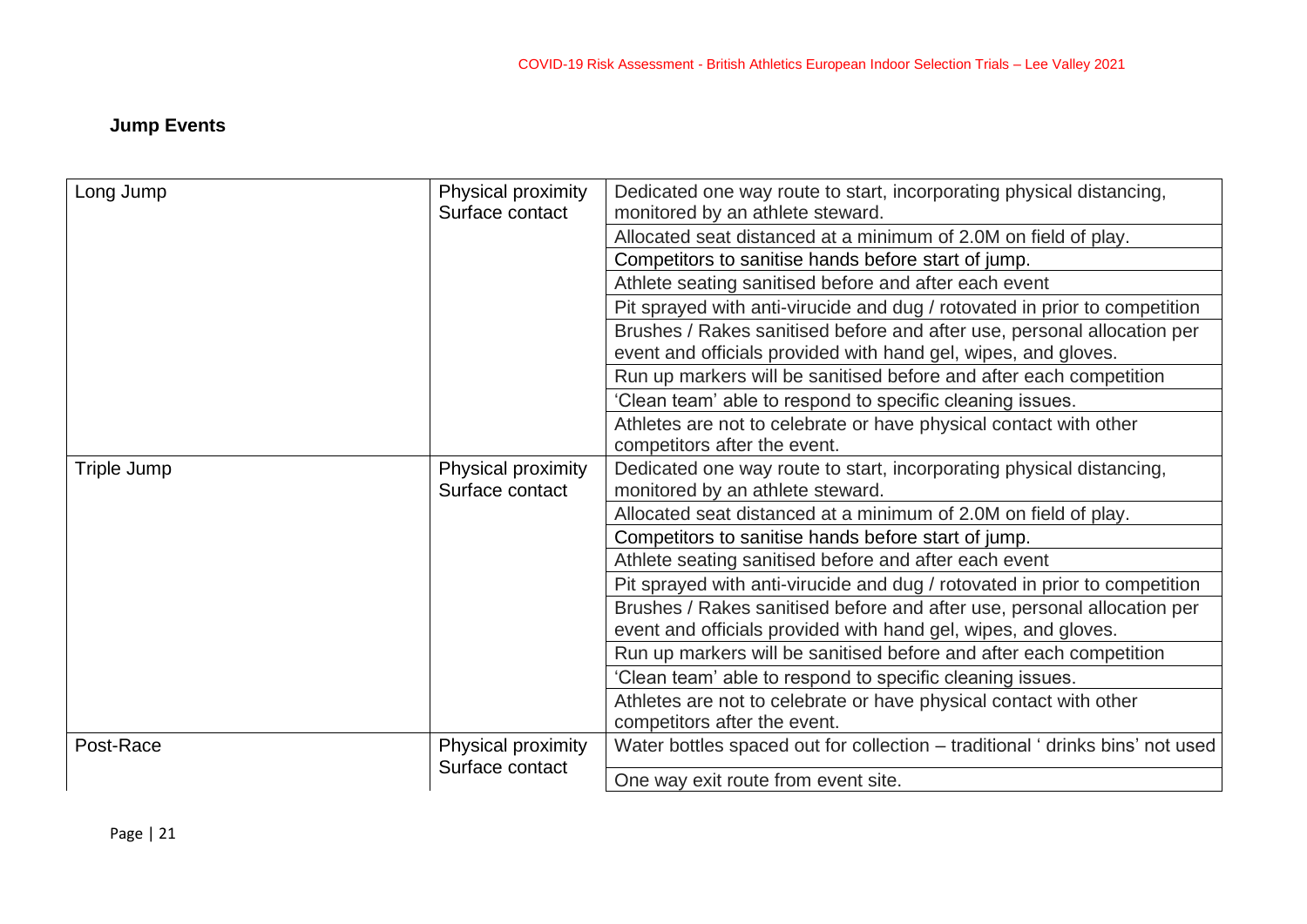| Athletes are not to celebrate or have physical contact with other |
|-------------------------------------------------------------------|
| competitors after the event.                                      |

# 10. **Elite Coaches**

| <b>Risk Type</b>                               | <b>Uncontrolled Level</b> |
|------------------------------------------------|---------------------------|
| Risk of contamination by surface contact       | High                      |
| Risk of contamination by physical proximity    | Hıqh                      |
| Risk of contamination by airborne transmission | LOW                       |

| Role / Activity specific mitigation |                                                    |                                                          |  |  |
|-------------------------------------|----------------------------------------------------|----------------------------------------------------------|--|--|
| Activity                            | <b>Risks</b>                                       | Mitigation                                               |  |  |
| Existing health condition           | Increased vulnerability due to pre-existing health | All Elite Coaches required to complete a health          |  |  |
|                                     | condition or age group                             | screening questionnaire prior to event. Accreditation    |  |  |
|                                     |                                                    | will not be issued until submitted.                      |  |  |
|                                     |                                                    | Public Health England messaging regarding                |  |  |
|                                     |                                                    | vulnerable groups                                        |  |  |
|                                     |                                                    | Monitoring of local health alerts and lock downs         |  |  |
| Travel to and from event            | Physical proximity                                 | Elite Coaches advised to travel solo unless in family    |  |  |
|                                     | Surface contact Airborne transmission              | groups                                                   |  |  |
|                                     |                                                    | Vehicles will not be shared                              |  |  |
|                                     |                                                    | Where public transport is utilised face covering will be |  |  |
|                                     |                                                    | worn as per government guidance                          |  |  |
| <b>Site Entry</b>                   | Physical proximity                                 | Lateral Flow Test upon arrival for all, and must return  |  |  |
|                                     | Surface contact Airborne transmission              | a negative result before entry to the venue              |  |  |
|                                     |                                                    | Skin temperature test prior to entry on site.            |  |  |
|                                     |                                                    | NHS Track and Trace QRD Sign In already available        |  |  |
|                                     |                                                    | at LVAC                                                  |  |  |
|                                     |                                                    | Entry and Exit via one way system                        |  |  |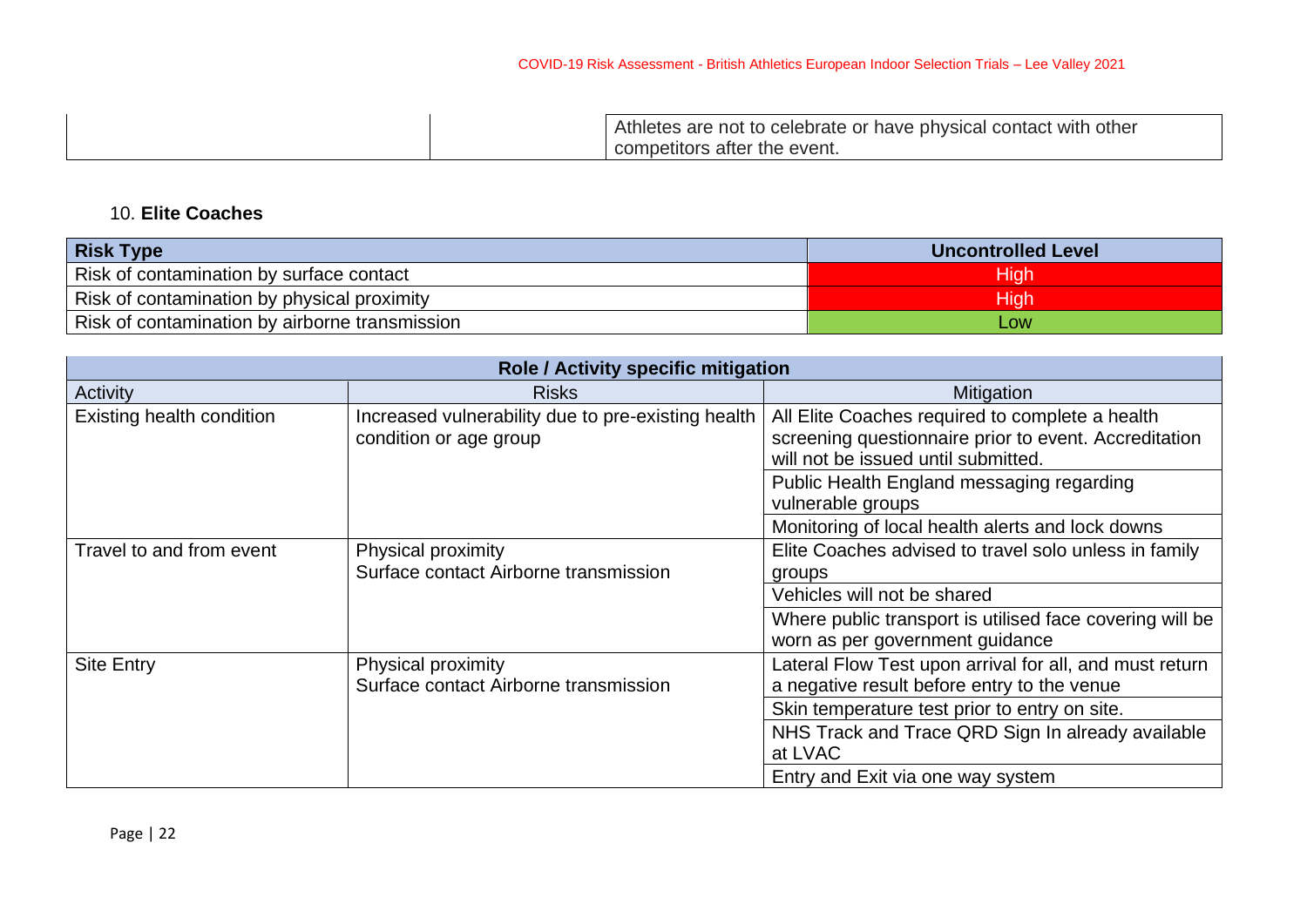| Site Attendance  | Physical proximity                                      | Pre-approved accreditation system in place               |
|------------------|---------------------------------------------------------|----------------------------------------------------------|
|                  | Surface contact Airborne transmission                   | Online COVID-19 briefing to be completed via Email       |
|                  |                                                         | prior to receipt of accreditation or admission to venue. |
|                  |                                                         | Site track and trace system in place                     |
| Activity on site | <b>Physical Proximity Surface Contact Viral Loading</b> | Access to allocated seating only                         |
|                  |                                                         | Allocated seats and coaching zone for each activity      |
|                  |                                                         | Seats cleaned between each group occupation              |
|                  |                                                         | All coaches will only be in the venue for the least      |
|                  |                                                         | amount of time required to support and watch athlete.    |
|                  |                                                         | They will leave the venue between rounds and on          |
|                  |                                                         | conclusion of their athlete's event.                     |
| All              | Infection                                               | All coaches are instructed to immediately isolate, and   |
|                  |                                                         | report should they experience any symptoms. The          |
|                  |                                                         | isolation room is the 'seminar room'.                    |
|                  |                                                         | Cleaning plan in place across site                       |
|                  |                                                         | Skin temperature test prior to issue of accreditation    |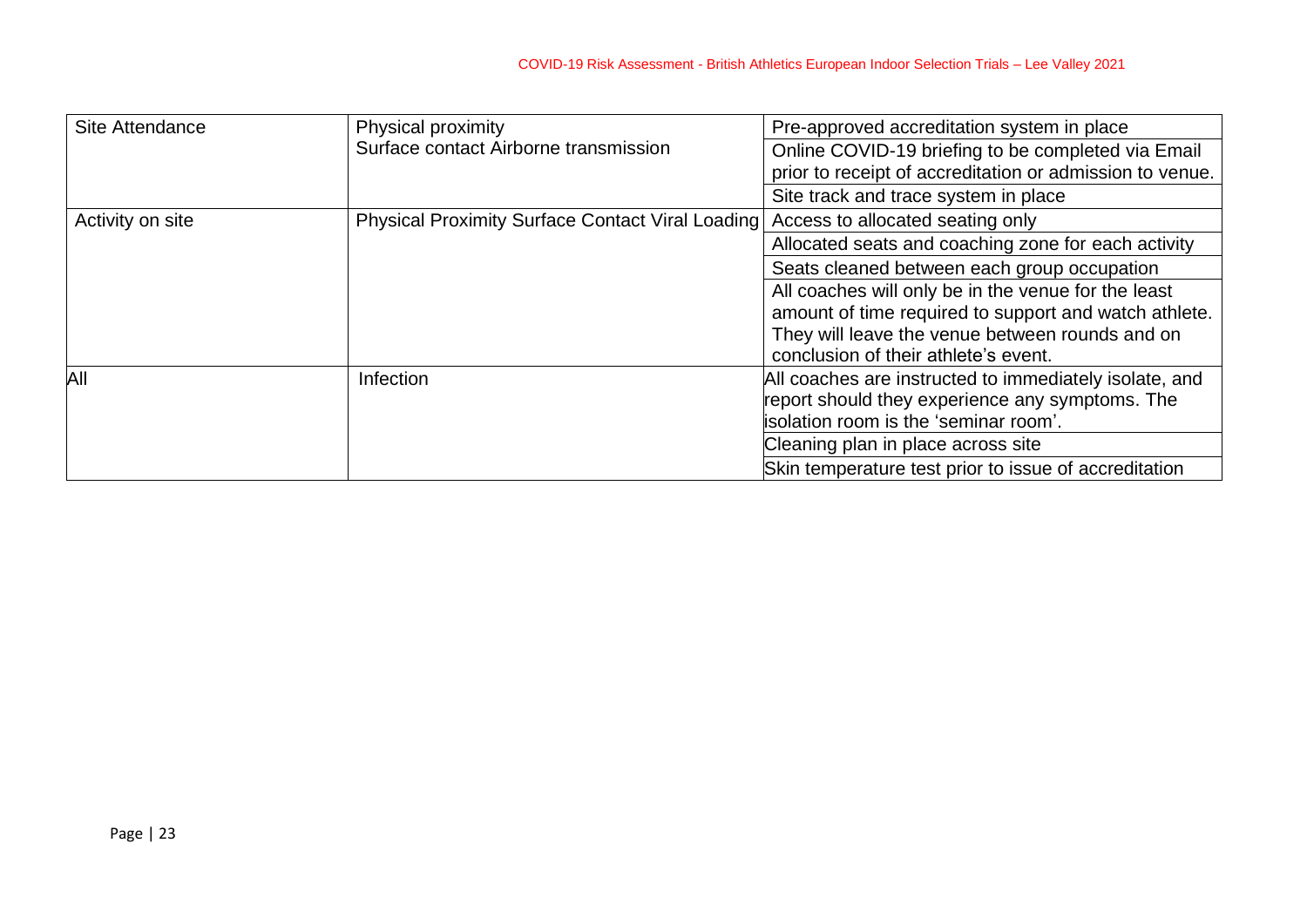# **11. Event Medical**

| <b>Risk Type</b>                               | <b>Uncontrolled Level</b> |
|------------------------------------------------|---------------------------|
| Risk of contamination by surface contact       | High                      |
| Risk of contamination by physical proximity    | High                      |
| Risk of contamination by airborne transmission | LOW                       |

| Role / Activity specific mitigation |                                                                                       |                                                                                                                                                                                                                                     |  |
|-------------------------------------|---------------------------------------------------------------------------------------|-------------------------------------------------------------------------------------------------------------------------------------------------------------------------------------------------------------------------------------|--|
| Activity                            | <b>Risks</b>                                                                          | <b>Mitigation</b>                                                                                                                                                                                                                   |  |
| Existing health condition           | Increased<br>vulnerability due to<br>pre-existing health<br>condition or age<br>group | All staff required to complete a health screening questionnaire prior to<br>event. Accreditation will not be issued until submitted.                                                                                                |  |
|                                     |                                                                                       | Public Health England messaging regarding vulnerable groups                                                                                                                                                                         |  |
|                                     |                                                                                       | Monitoring of local health alerts and lock downs                                                                                                                                                                                    |  |
| Travel to and from event            | Physical proximity<br>Surface contact<br>Airborne<br>transmission                     | Staff will travel solo unless in family groups                                                                                                                                                                                      |  |
|                                     |                                                                                       | Vehicles will not be shared                                                                                                                                                                                                         |  |
|                                     |                                                                                       | Where public transport is utilised face covering will be worn as per<br>government guidance                                                                                                                                         |  |
| <b>Site Entry</b>                   | Physical proximity<br>Surface contact<br>Airborne<br>transmission                     | Elite Medical Services event staff will undertake a PCR Test 48 Hours<br>before arrival on site. This is to ensure negative results before coming to<br>the site. Which is why a Lateral Flow test is not advised in this instance. |  |
| Site Attendance                     | Physical proximity<br>Surface contact<br>Airborne<br>transmission                     | Pre- approved accreditation system in place                                                                                                                                                                                         |  |
|                                     |                                                                                       | Online COVID-19 briefing to be completed prior to receipt of<br>accreditation or admission to site                                                                                                                                  |  |
|                                     |                                                                                       | Site track and trace system in place                                                                                                                                                                                                |  |
| All                                 | <b>Infection</b>                                                                      | All EMS staff instructed to immediately isolate, and report should they                                                                                                                                                             |  |
|                                     |                                                                                       | experience any symptoms                                                                                                                                                                                                             |  |
|                                     |                                                                                       | Dedicated site entrances for stakeholder groups (EMS)                                                                                                                                                                               |  |